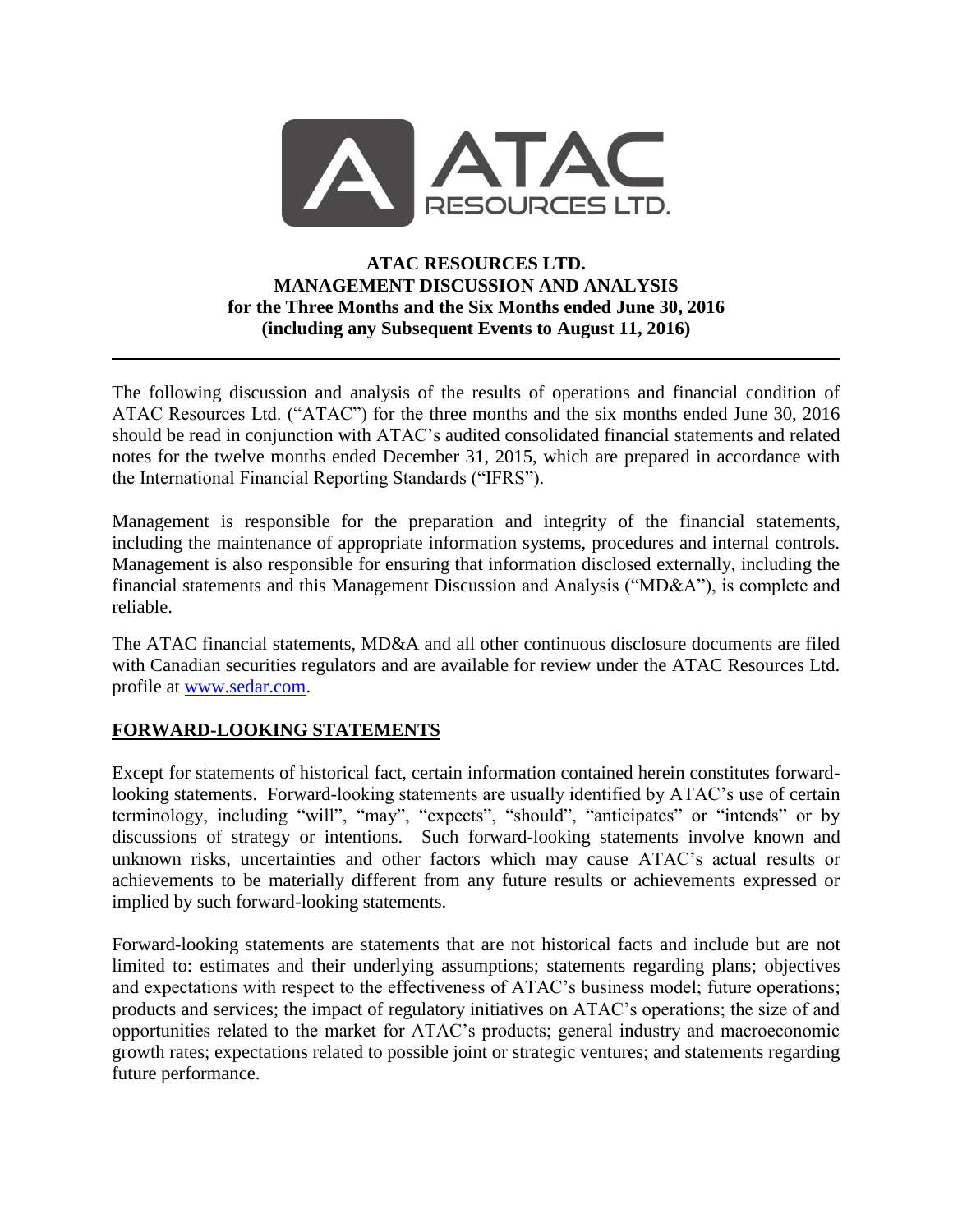Forward-looking statements used in this MD&A are subject to various risks and uncertainties, most of which are difficult to predict and generally beyond the control of ATAC. If risks or uncertainties materialize, or if underlying assumptions prove incorrect, the actual results may vary materially from those expected, estimated or projected. ATAC undertakes no obligation to update forward-looking statements if these beliefs, estimates and opinions or other circumstances should change, except as required by applicable securities laws. There can be no assurance that such statements will prove to be accurate, and future events and actual results could differ materially from those anticipated in such statements. Given these uncertainties, the reader of the information included herein is cautioned not to place undue reliance on such forward-looking statements.

# **DESCRIPTION OF BUSINESS**

ATAC is in the business of exploring for metals and minerals with a particular emphasis on gold. It does not own interests in any producing mines. At present, management is concentrating most of its efforts on its wholly-owned Rackla Gold project in central Yukon. See "Exploration and Property Transactions" for additional information.

# **OVERALL PERFORMANCE**

As of August 11, 2016, ATAC had no debt and had working capital in excess of its anticipated expenditures for 2016. Such expenditures include costs related to administrative overhead and future exploration programs. See "Risks and Uncertainties" for additional information.

The focus of most of ATAC's human and financial resources is the Rackla Gold project and the included geological trends (the "Rau Trend" and the "Nadaleen Trend"). See "Exploration and Property Transactions" for additional information.

|                                                 | December 31,<br>2015 | December 31,<br>2014 | December 31,<br>2013 |
|-------------------------------------------------|----------------------|----------------------|----------------------|
| Revenues                                        | <b>Nil</b>           | <b>Nil</b>           | <b>Nil</b>           |
| Net (Loss)                                      | (\$1,791,192)        | $(\$2,490,325)$      | $(\$2,814,918)$      |
| Net (Loss) per Share<br>- Basic and Diluted     | $(\$0.02)$           | $(\$0.02)$           | (\$0.03)             |
| <b>Total Assets</b>                             | \$109,390,324        | \$110,195,593        | \$105,062,045        |
| Total Long-term<br><b>Financial Liabilities</b> | <b>Nil</b>           | <b>Nil</b>           | <b>Nil</b>           |
| <b>Cash Dividends</b><br>Declared per Share     | <b>Nil</b>           | <b>Nil</b>           | <b>Nil</b>           |

### **SELECTED ANNUAL INFORMATION**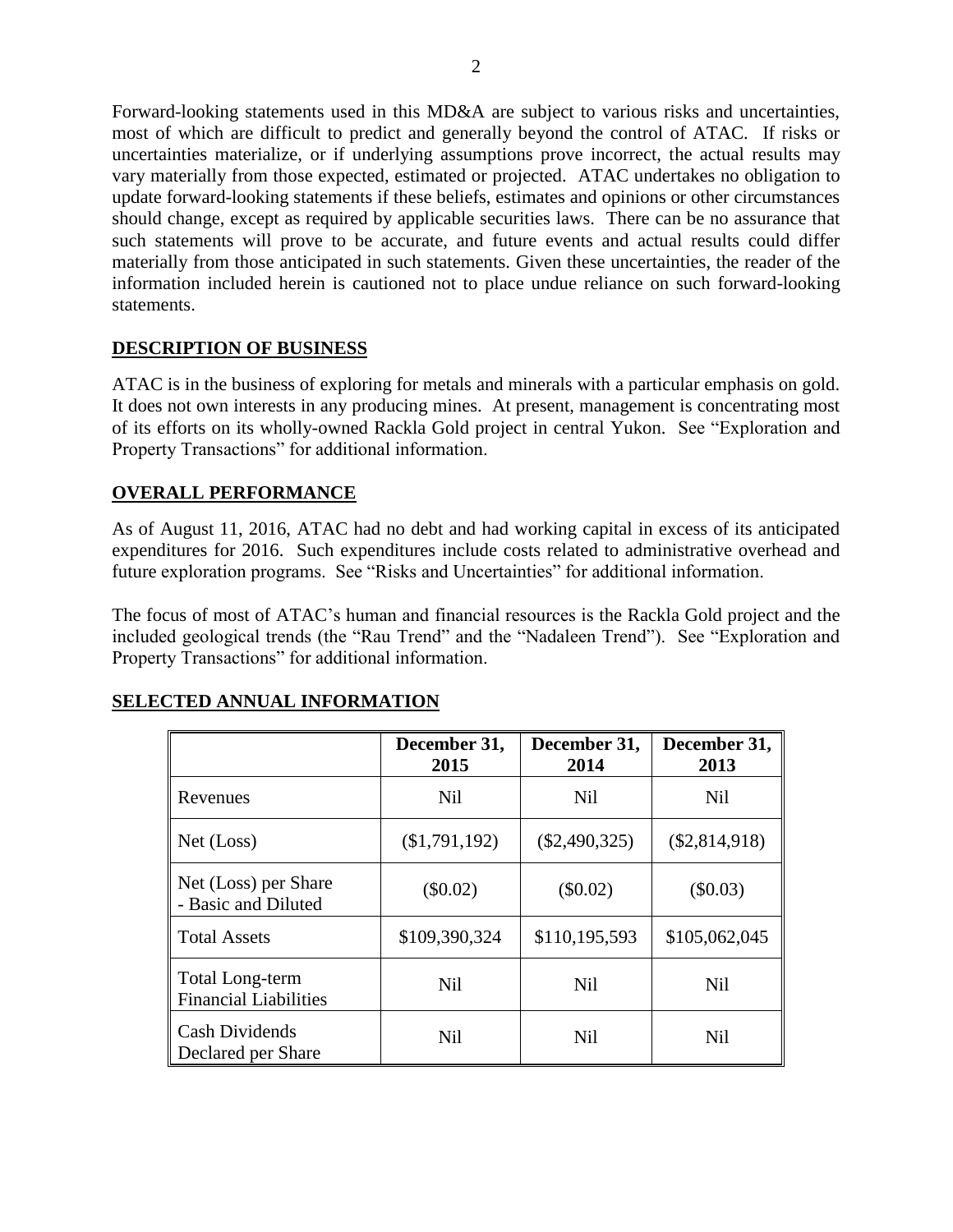#### **SUMMARY FINANCIAL INFORMATION (for the eight quarters ended June 30, 2016)**

The following table shows the results for the last quarter compared to those from the previous seven quarters.

|                      |                 |                   | <b>Net Income</b> |
|----------------------|-----------------|-------------------|-------------------|
|                      |                 | <b>Net Income</b> | (Loss) per        |
| <b>Period Ending</b> | <b>Revenues</b> | (Loss)            | <b>Share</b>      |
| June 30, 2016        | <b>Nil</b>      | $(\$540,839)$     | $(\$0.00)$        |
| March 31, 2016       | Nil             | (\$161,567)       | (\$0.00)          |
| December 31, 2015    | Nil             | $(\$232,155)$     | $(\$0.00)$        |
| September 30, 2015   | Nil             | $(\$592,606)$     | $(\$0.01)$        |
| June 30, 2015        | Nil             | $(\$759,497)$     | $(\$0.01)$        |
| March 31, 2015       | Nil             | $(\$206,934)$     | (\$0.00)          |
| December 31, 2014    | <b>Nil</b>      | $(\$705,636)$     | $(\$0.01)$        |
| September 30, 2014   | Nil             | $(\$800,912)$     | $(\$0.01)$        |

### **RESULTS OF OPERATIONS**

ATAC is an exploration stage company and has no operating revenues from mines. Most of its expenditures are exploration related and are capitalized (not accounted as operating expenses). The variations in losses from quarter to quarter over the previous eight financial quarters are largely attributable to variations in share-based payments, write-downs of mineral properties, gains or losses on sale or option of mineral properties and gains or losses on marketable securities.

The decrease in net loss between the quarters ended June 30, 2016 and June 30, 2015 is largely due to decreases in share-based payments and property examination costs and an increase in the value of marketable securities.

### **LIQUIDITY AND CAPITAL RESOURCES**

As of June 30, 2016, working capital totalled \$17,018,349 compared to \$18,447,725 at June 30, 2015.

On April 22, 2016, ATAC closed a non-brokered private placement consisting of the sale of 5,000,000 flow-through common shares at \$0.65 per share, for gross proceeds of \$3,250,000. A finder's fee of \$191,100 was paid to Secutor Capital Management Corp. ("Secutor"), of Toronto, Ontario. The finder's fee represents 6% of the proceeds received from investors identified by Secutor.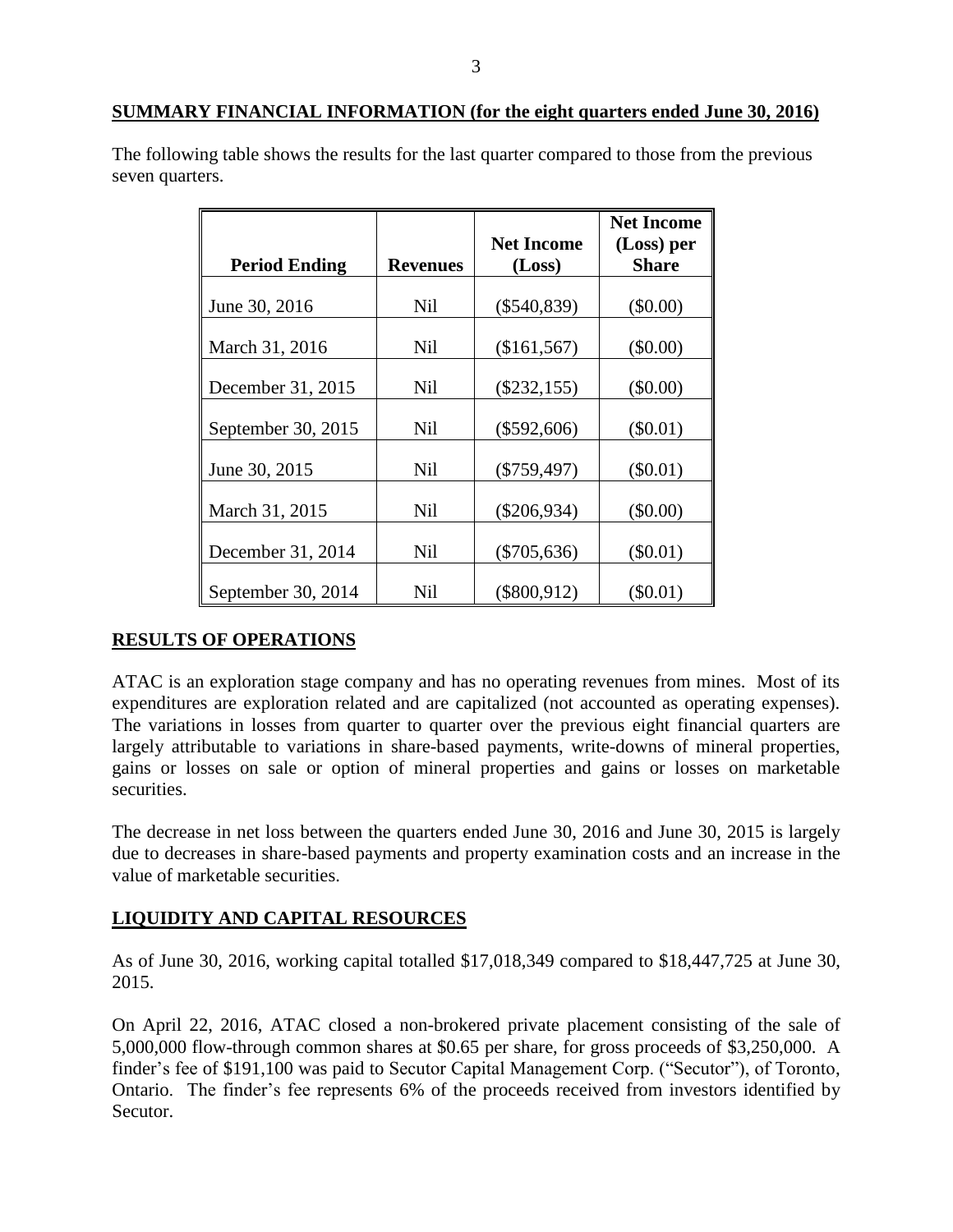The placement proceeds of \$3,250,000 are being used to incur Canadian Exploration Expenditures as defined in the Income Tax Act (Canada). All expenditures will be incurred by December 31, 2016. All shares issued under the placement will be subject to a four month hold period in Canada expiring on August 23, 2016.

As of August 11, 2016, ATAC owned marketable securities of other publicly traded junior resource companies with a total market value of approximately \$141,000. These securities were acquired by ATAC pursuant to various property option or sales agreements. See "Risks and Uncertainties" and "Forward Looking Statements" for additional information.

#### **OFF-BALANCE SHEET ARRANGEMENTS**

ATAC does not utilize off-balance sheet arrangements.

#### **TRANSACTIONS WITH RELATED PARTIES**

#### **1. Management**

During the quarter ended June 30, 2016, legal fees and disbursements totalling \$19,843 were incurred with a personal law corporation controlled by Glenn R. Yeadon ("Yeadon"), a director and Secretary of ATAC, compared to \$14,830 incurred with Yeadon in the quarter ended June 30, 2015. During the six months ended June 30, 2016, legal fees and disbursements totalling \$39,743 were incurred with Yeadon, compared to \$25,664 incurred for the six months ended June 30, 2015.

During the quarter ended June 30, 2016, accounting fees and disbursements totalling \$9,900 were incurred with Donaldson Grassi, Professional Chartered Accountants ("Donaldson Grassi"), a firm in which ATAC's Chief Financial Officer Larry Donaldson is a partner, compared to \$8,400 incurred with Donaldson Grassi in the quarter ended June 30, 2015. During the six months ended June 30, 2016, accounting fees and disbursements totalling \$18,650 were incurred with Donaldson Grassi, compared to \$19,900 incurred for the six months ended June 30, 2015.

During the quarter ended June 30, 2016, consulting fees totalling \$10,500 were paid to Douglas O. Goss Professional Corporation ("Goss P.C."), a private company controlled by Douglas O. Goss, a director and the Chairman of ATAC, compared to \$10,500 paid to Goss P.C. during the quarter ended June 30, 2015. During the six months ended June 30, 2016, consulting fees totalling \$21,000 were paid to Goss P.C., compared to \$21,000 paid for the six months ended June 30, 2015.

During the quarter ended June 30, 2016, consulting fees totalling \$10,500 were paid to Ian Talbot ("Talbot"), ATAC's Chief Operating Officer compared to \$10,500 paid to Talbot in the quarter ended June 30, 2015. During the six months ended June 30, 2016, consulting fees totalling \$21,000 were paid to Talbot, compared to \$20,344 paid for the six months ended June 30, 2015.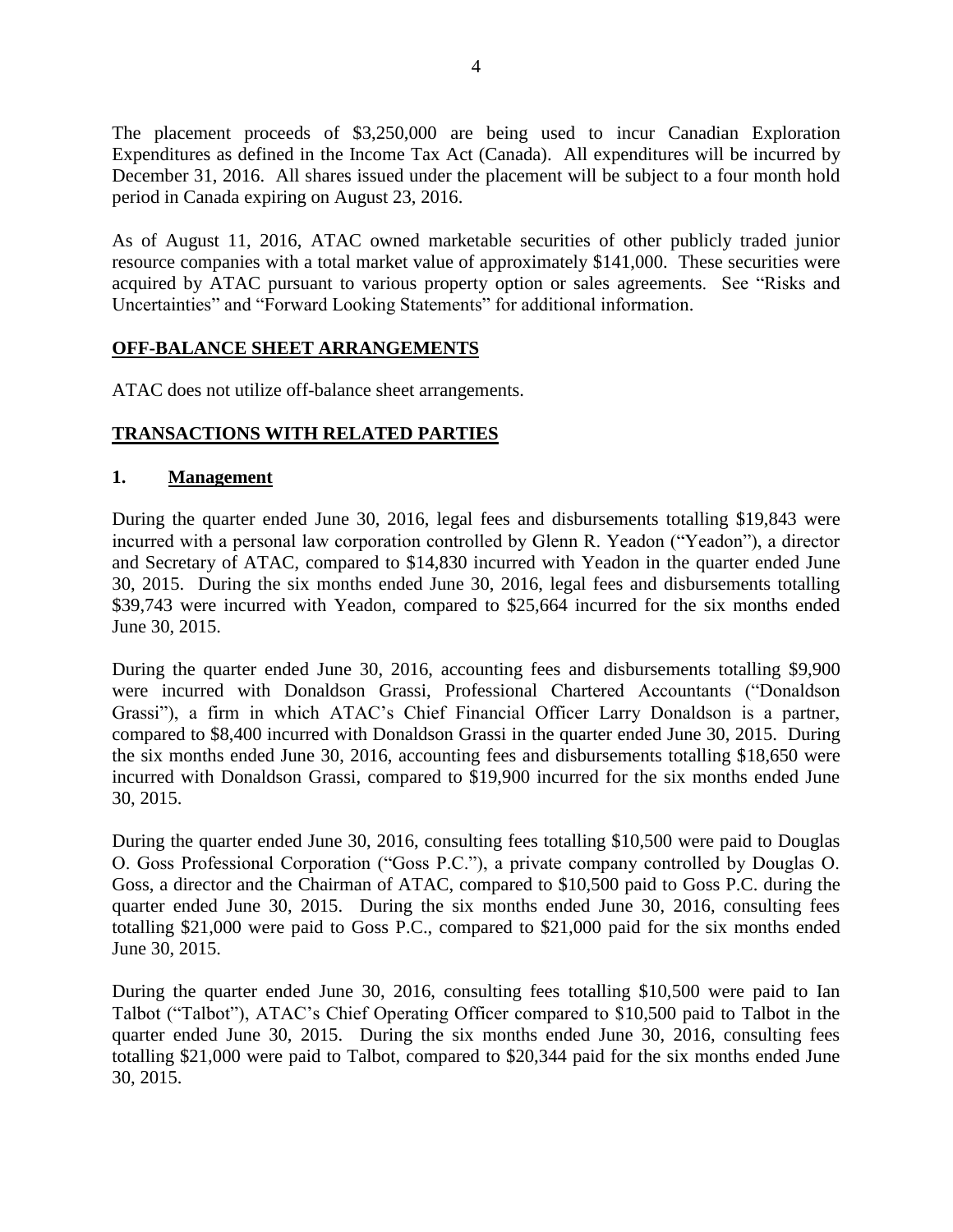During the quarter ended June 30, 2016, consulting fees totalling \$19,115 were paid to Carvest Holdings Ltd. ("Carvest"), a private company controlled by Robert Carne, the former President and a current director of ATAC, compared to \$45,815 paid to Carvest in the quarter ended June 30, 2015. During the six months ended June 30, 2016, consulting fees totalling \$23,790 were paid to Carvest, compared to \$57,270 paid for the six months ended June 30, 2015.

### **2. Archer, Cathro & Associates (1981) Limited**

During the quarter ended June 30, 2016, \$447,123 in property location, acquisition, exploration, management, office rent and administration costs were billed by Archer, Cathro & Associates (1981) Limited ("Archer Cathro"), compared to \$464,636 billed by Archer Cathro for the quarter ended June 30, 2015. During the six months ended June 30, 2016, \$773,342 in property location, acquisition, exploration, management, office rent and administration costs were billed by Archer Cathro compared to \$761,889 billed for the six months ended June 30, 2015.

Included in the costs billed to ATAC by Archer Cathro during the quarter ended June 30, 2016, was \$36,040 in salary paid to Graham Downs, the President and Chief Executive Officer of ATAC compared to \$37,845 paid to Graham Downs in the quarter ended June 30, 2015. Included in the costs billed to ATAC by Archer Cathro for the six months ended June 30, 2016, was \$71,948 in salary paid to Graham Downs compared to \$70,026 paid to Graham Downs for the six months ended June 30, 2015. The only direct remuneration Graham Downs receives from ATAC is by way of stock options.

Archer Cathro is a geological consulting firm with offices in Vancouver and Squamish, British Columbia and Whitehorse, Yukon. Douglas Eaton is the President of Archer Cathro and is the President, Chief Executive Officer and a director of Strategic Metals Ltd., one of ATAC's larger shareholders. Julia Lane is the Vice President of Exploration of ATAC and a shareholder of Archer Cathro.

Douglas Eaton and Julia Lane are not employees or directors of ATAC and do not receive any salary, bonuses or benefits directly from ATAC other than by way of incentive stock options as a consultant. Both receive indirect compensation from ATAC through their interests in Archer Cathro. This indirect compensation depends on Archer Cathro's profitability and is highly variable, because of the cyclical nature of the mineral exploration industry. Archer Cathro's profits are only partially derived from ATAC's exploration activities and are strongly influenced by the amount of work it does on behalf of other companies and capital outlays it must make to sustain its business.

Archer Cathro does not: (i) own any ATAC shares or warrants; or (ii) hold any interests or royalties relating to any of the ATAC mineral properties. The majority of the ATAC mineral properties are registered in the name of Archer Cathro and are held by Archer Cathro as bare trustee for ATAC under the terms of a trust indenture. In addition to holding legal title to mineral properties for ATAC, Archer Cathro provides the following administrative services related to the ATAC mineral properties: (i) mineral tenure management; (ii) the filing of annual assessment reports; and (iii) the management of land use (exploration) permits.

ATAC has no contractual obligation to use Archer Cathro's exploration or administrative services and Archer Cathro's continued engagement depends entirely upon the approval of the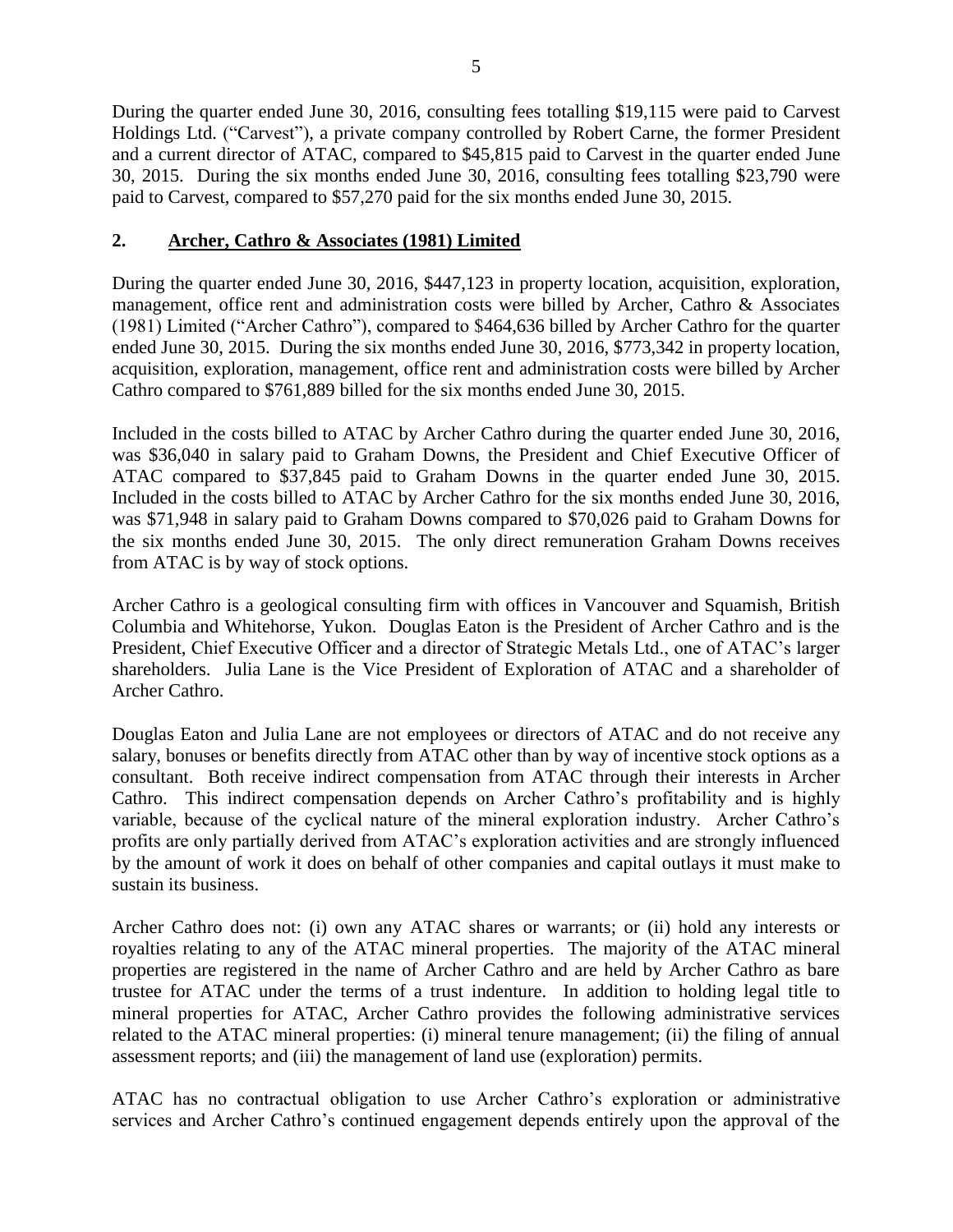ATAC board of directors. Exploration and administrative activities conducted by Archer Cathro are designed and monitored by the senior management of ATAC and are approved by the ATAC board of directors. Formulation of exploration programs begins with a review of previous exploration results and assessment needs by management, who then instruct Archer Cathro geologists to prepare draft exploration programs and budgets, which are submitted to management for review and, where necessary, revised before final proposals are taken to the ATAC board of directors for consideration and approval.

The exploration and administrative fees paid by ATAC to Archer Cathro are based on a schedule of fees prepared by Archer Cathro and agreed to in advance by ATAC. These fees are periodically reviewed by Archer Cathro and independent members of ATAC board of directors to ensure that the fees are at or below industry standard rates.

Included in the fees paid to Archer Cathro for the period ended June 30, 2016 is rent for furnished space in Archer Cathro's Vancouver office. Office rental fees are charged on a monthto-month basis with no ongoing contractual obligation on the part of ATAC to continue to occupy its current office space. The monthly office rental paid by ATAC amounts to less than 20% of Archer Cathro's monthly lease costs for its Vancouver office. The rental payment also allows ATAC to use space in Archer Cathro's Squamish office and its Whitehorse office, warehouse and storage compound, at no additional cost to ATAC.

The ongoing relationship between Archer Cathro and ATAC includes access by ATAC to Archer Cathro's proprietary exploration data base. This data base has been assembled by Archer Cathro over its 50 years of operation. ATAC does not pay Archer Cathro for access to the data base and it is made available to ATAC on a voluntary, goodwill basis by Archer Cathro. Archer Cathro is paid for the time its geologists spend researching the data, but it and its geologists do not receive any cash bonuses, shares or royalty interests as compensation for access to the data base or for the identification of attractive exploration targets that result from the data base research. Most of ATAC's current mineral properties were staked or acquired on the basis of research done by Archer Cathro geologists.

### **RISKS AND UNCERTAINTIES**

In conducting its business, ATAC faces a number of risks and uncertainties related to the mineral exploration industry. Some of these risk factors include risks associated with land title, exploration and development, government and environmental regulations, permits and licenses, competition, fluctuating metal prices, the requirement and ability to raise additional capital through future financings and price volatility of publicly traded securities.

(a) Title Risks

Although ATAC has exercised due diligence with respect to determining title to the properties in which it has a material interest, there is no guarantee that title to such properties will not be challenged or impugned. Third parties may have valid claims underlying portions of ATAC's interests. Its claims, permits or tenures may be subject to prior unregistered agreements or transfers or to native land claims. Title to the claims, permits or tenures comprising ATAC's properties may also be affected by undetected defects. If a title defect exists, it is possible that ATAC may lose all or part of its interest in the property to which such defect relates.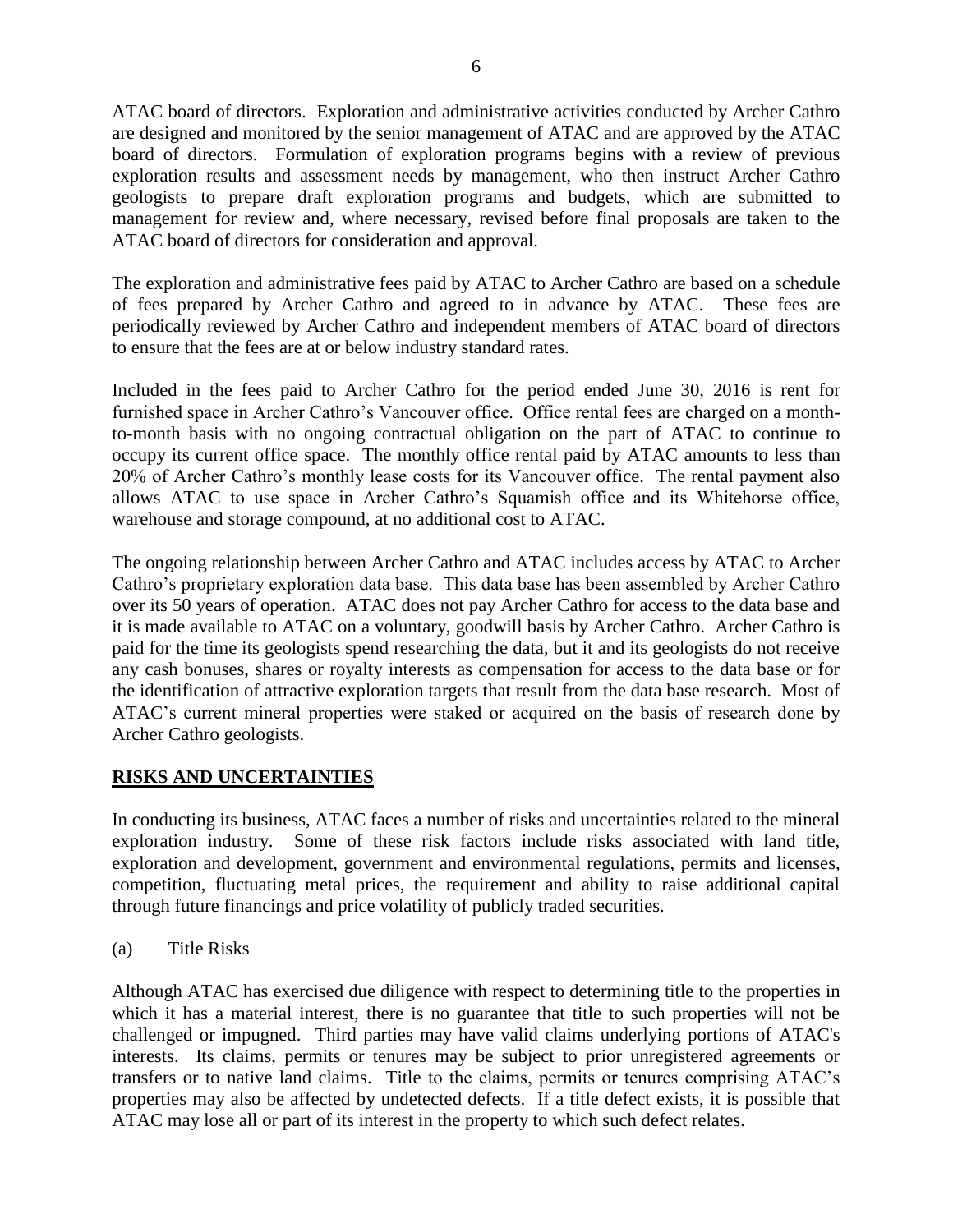#### (b) Exploration and Development

Resource exploration and development is a highly speculative business, characterized by a number of significant risks including, but not limited to, unprofitable efforts resulting not only from the failure to discover mineral deposits but also from finding mineral deposits that, though present, are insufficient in quantity and quality to return a profit from production.

### (c) Environmental Regulations, Permits and Licenses

ATAC's operations may be subject to environmental regulations promulgated by government agencies from time to time. Environmental legislation provides for restrictions and prohibitions on spills, releases or emissions of various substances produced in association with certain mining industry operations, such as seepage from tailings disposal areas that would result in environmental pollution. A breach of such legislation may result in the imposition of fines and penalties. In addition, certain types of operations require the submission and approval of environmental impact assessments. Environmental legislation is evolving in a manner that means standards are stricter, and enforcement, fines and penalties for noncompliance are more stringent.

### (d) Competition

The mineral exploration industry is intensely competitive in all its phases, and ATAC competes with other companies that have greater financial and technical resources. Competition could adversely affect ATAC's ability to acquire suitable properties or prospects in the future.

### (e) Fluctuating Metal Prices

Factors beyond the control of ATAC have a direct effect on global metal prices, which have fluctuated widely, particularly in recent years. Consequently, the economic viability of any of ATAC's exploration projects and ATAC's ability to finance the development of its projects cannot be accurately predicted and may be adversely affected by fluctuations in metal prices.

(f) Future Financings

ATAC's continued operation will be dependent in part upon its ability to generate operating revenues and to procure additional financing. To date, ATAC has done so through equity financing.

Fluctuations of global equity markets can have a direct effect on the ability of exploration companies, including ATAC, to finance project acquisition and development through the equity markets. There can be no assurance that funds from ATAC's current income sources can be generated or that other forms of financing can be obtained at a future date. Failure to obtain additional financing on a timely basis may cause ATAC to postpone exploration or development plans, forfeit rights in some or all of the properties or joint ventures, or reduce or terminate some or all of the operations.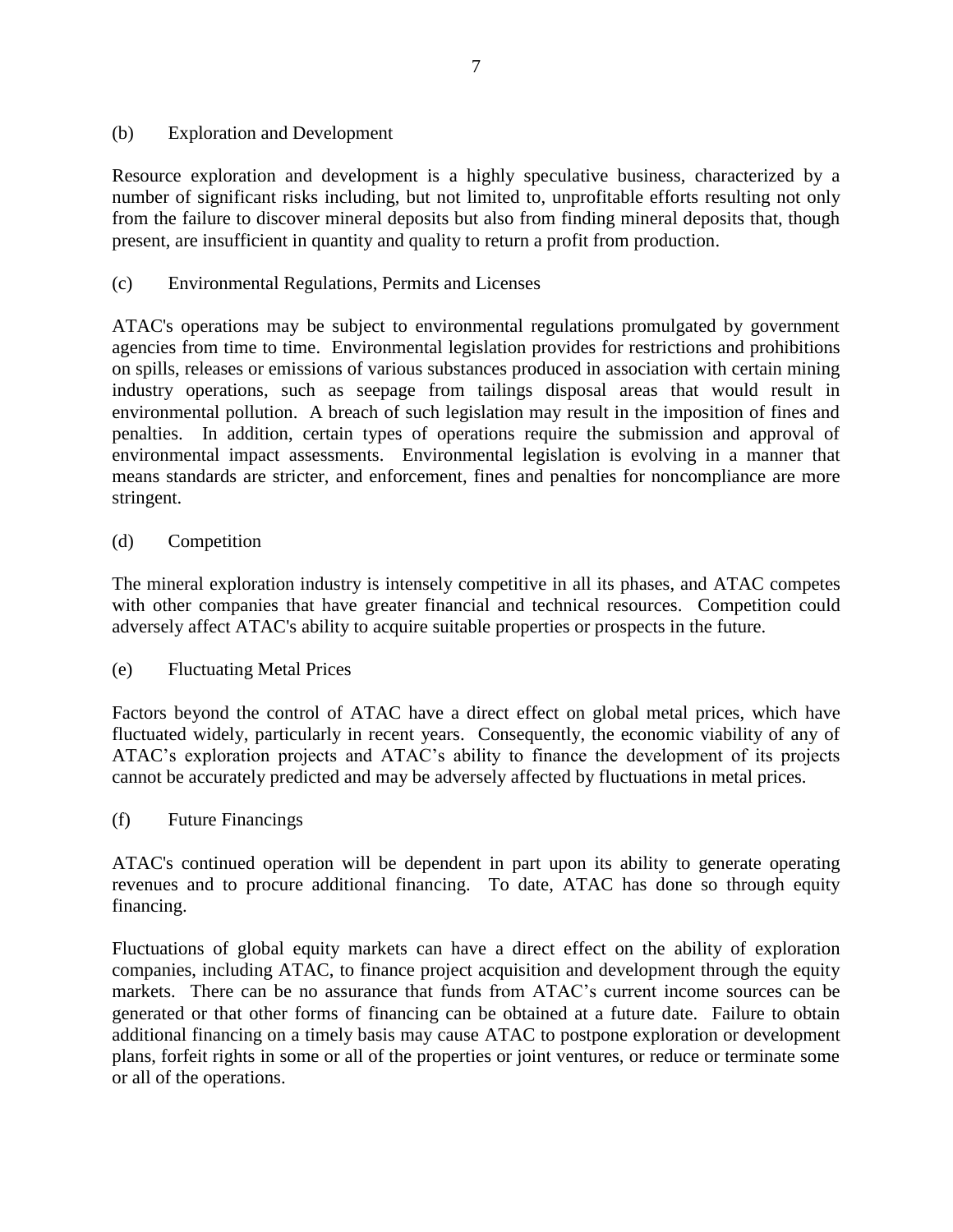(g) Price Volatility of Publicly Traded Securities

During recent years, global equity markets have experienced a high level of price and volume volatility, and the market prices of securities of many companies have experienced wide fluctuations in price that have not necessarily been related to the operating performance, underlying asset values or prospects of such companies. There can be no assurance that continual fluctuations in price will not occur.

#### **CRITICAL ACCOUNTING ESTIMATES AND FINANCIAL INSTRUMENTS**

ATAC prepares its financial statements in conformity with IFRS. ATAC lists its significant accounting policies and its financial instruments in Notes 2 and 13, respectively, to its annual audited consolidated financial statements for the twelve months ended December 31, 2015. Of the accounting policies, ATAC considers the following policy to be the most critical to the reader's full understanding and evaluation of ATAC's reported financial results.

#### Deferred Exploration Costs

ATAC is in the exploration stage with respect to its investment in natural resource properties and accordingly follows the practice of capitalizing all costs related to each exploration project, until such time as the project is put into commercial production, sold or abandoned. Management reviews capitalized costs on its mineral properties for signs of impairment both quarterly and annually and will recognize impairment in value based upon current exploration results and upon management's assessment of the future probability of profitable revenues from production on the property or proceeds from the sale or option of the property.

#### **MANAGEMENT AND BOARD OF DIRECTORS**

An annual general meeting of the ATAC shareholders was held on May 26, 2016 (the "AGM"). At the AGM, the following persons were re-elected as directors of ATAC for the ensuing year:

Douglas O. Goss Robert C. Carne Bruce Kenway Glenn Yeadon Bruce Youngman

Helmut Wober, a long serving director did not run for re-election at the AGM.

On June 7, 2016, Don Poirier was appointed to the ATAC board of directors.

#### **INVESTOR RELATIONS**

All investor relations functions are performed by ATAC management. Vanessa Pickering is the Manager of Corporate Communications. Ms. Pickering is an employee of Archer Cathro and the only direct remuneration she receives from ATAC is by way of stock options.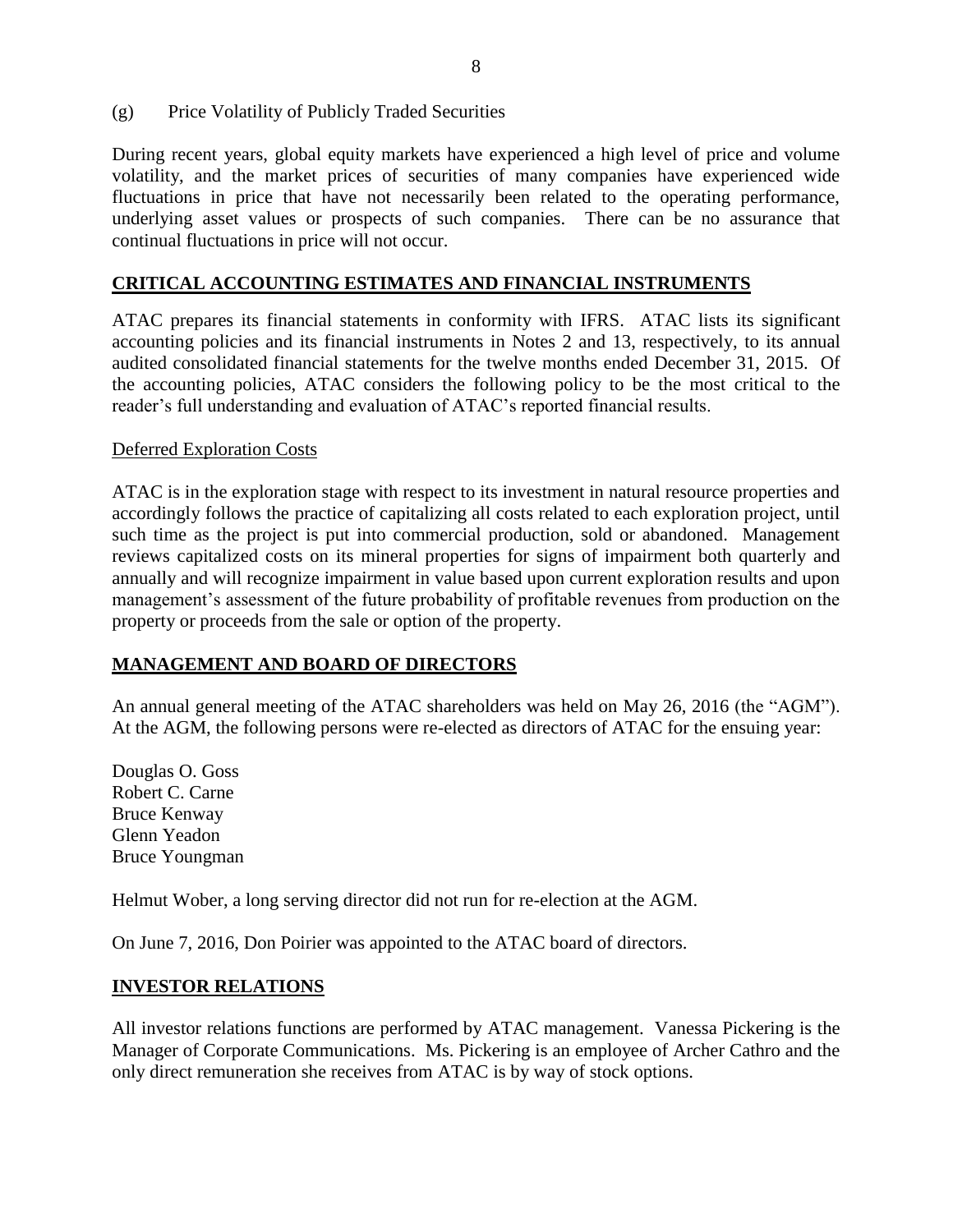# **EXPLORATION AND PROPERTY TRANSACTIONS**

The primary focus of ATAC is the exploration and development of the Rackla Gold project. Although no longer considered core business assets, ATAC continues to hold interests in a number of other mineral properties outside of the Rackla Gold project area.

### **1. Rackla Gold Project**

ATAC's wholly-owned Rackla Gold project is located in the Mayo Mining District of central Yukon. The approximate centre of the project area is 100 km northeast of Keno City. The Rackla Gold project area is comprised of 8,723 mineral claims and covers an east-west extending land package approximately 185 km long by 15 km wide and covers an area of approximately 1,700 km<sup>2</sup>. ATAC has acquired the claims through its own staking for the purpose of covering the projected extensions of the favourable geology in what is now referred to as the "Rackla Gold Belt".

The Rackla Gold Belt lies within a zone of regional-scale thrust faults, which imbricate basinal sediments and platform carbonate rocks. The thrust panel that contains the Rackla Gold property approximately straddles the boundary between Selwyn Basin and Mackenzie Platform and contains units belonging to both tectonic elements. ATAC has carried out an aggressive geochemical sampling and prospecting program over most of the property to evaluate areas of future exploration focus.

Within the Rackla Gold Belt, ATAC has identified what are referred to as: (i) the Rau Trend; and (ii) the Nadaleen Trend. Each is described in more detail below.

### **(i) Rau Trend**

The [Rau Trend](http://www.atacresources.com/projects/rackla/rau-trend) lies at the western end of the 185 km long Rackla Gold Project and consists of a 22 kilometre long geophysically and geochemically anomalous trend extending north westerly from the 63 million year old felsic Rackla Pluton. The trend hosts the Tiger Deposit as well as the Ocelot silver-lead-zinc discovery. Limited work conducted along trend of the Tiger Deposit since 2008 has led to the discovery of ten additional sediment hosted gold targets (Airstrip, Bengal, Caracal, Cheetah, Condor, Cougar, Jaguar, Panther, Puma and Serval), five gold+/ copper +/- tungsten skarn targets (Bobcat, Kathy, Hogsback, Ridgecrest and Flat Top) and numerous untested gold, gold-pathfinder and silver-lead-zinc anomalies.

Mineralization at the Rau Trend occurs within a highly prospective geological setting, situated between the regional scale Dawson and Kathleen Lakes fault zones. Mineralization styles within the Rau Trend are diverse and likely directly related to a broad hydrothermal mineralizing system centered around the Rackla Pluton, located 3 km southeast of the Tiger Deposit.

#### (a) Tiger Deposit

The Tiger Deposit is located approximately 55 km northeast of Keno City, Yukon. Current access is by air via a 2,500 foot airstrip located 8 km from the deposit.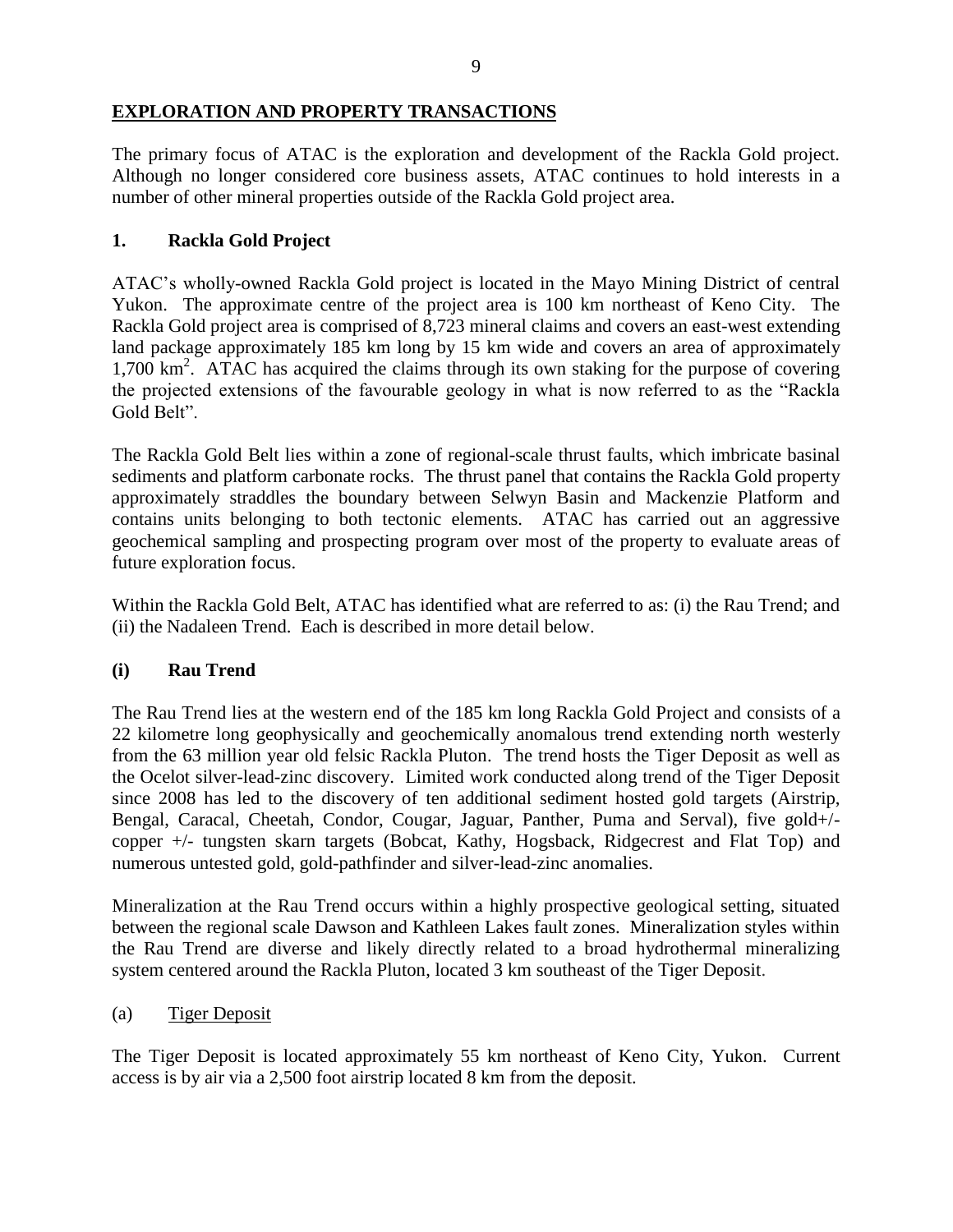The Tiger Deposit is a thick northwesterly trending body of carbonate-replacement style gold mineralization hosted by a moderately northeast dipping karsted limestone horizon. It is currently 700 m long, 100 to 200 m wide, up to 95 m thick and open to expansion down-dip and along strike to the east. Complete oxidation extends to a depth of 250 m below surface.

In 2014, ATAC completed a preliminary economic assessment of the Tiger Deposit. A technical report dated effective July 23, 2014 and entitled "Preliminary Economic Assessment NI 43-101 Technical Report on the Tiger Gold Project, Yukon Territory, Canada" (the "2014 PEA") was filed under the ATAC profile on SEDAR [\(www.sedar.com\)](http://www.sedar.com/) on September 4, 2014.

On May 31, 2016 released an updated preliminary economic assessment report for the Tiger Deposit, The report dated effective May 31, 2016 and entitled "Technical Report and Preliminary Economic Assessment For The Tiger Deposit, Rackla Gold Project, Yukon Territory, Canada" (the "2016 PEA") was filed under the ATAC profile on SEDAR [\(www.sedar.com\)](http://www.sedar.com/) on July 14, 2016. The 2016 PEA incorporated results from geotechnical and infill drilling conducted in 2015 and metallurgical studies completed in early 2016.

Tetra Tech WEI Inc. ("Tetra Tech") (mining, processing, infrastructure, financial analysis) was contracted to complete the 2016 PEA in cooperation with Blue Coast Metallurgy Ltd. (metallurgy), Knight Piésold Ltd. (tailings), Resource Strategies (environmental and permitting), Giroux Consultants Ltd. (mineral resource) and Archer, Cathro & Associates (1981) Limited (geology, mineralization and exploration).

Key changes from the 2014 PEA consisted of the inclusion of both oxide and sulphide resources and the adoption of a simplified year-round agitated tank carbon-in-pulp ("CIP") leaching process. The 2014 PEA only investigated the extraction of oxide resources by means of a seasonal hybrid heap-leach and agitated tank carbon-in-leach ("CIL") process.

### **2016 PEA Highlights:**

The 2016 PEA was completed using a base case gold price of US\$1,250/oz and a currency exchange rate of US\$0.78 equal to CA\$1.00. Unless specified otherwise, all values are shown in Canadian dollars.

- Net present value ("NPV") $_{(5\%)}$  of \$106.6 million and an internal rate of return ("IRR") of 34.8% before tax, and an NPV $_{(5\%)}$  of \$75.7 million and an IRR of 28.2% after tax, with an all-in sustaining cost of US\$864/oz;
- Compared to the 2014 PEA, the 2016 PEA extends the mine life by 2 years, more than doubles the pre-tax  $NPV_{(5\%)}$  and increases the pre-tax IRR by 4.8%;
- Approximately 302,307 ounces of gold produced at an average undiluted grade of 3.81 g/t gold;
- Total project life increases to approximately 9 years, including 1 year of construction and pre-stripping followed by 6 years of owner-operated open-pit mining and 2 years of reclamation; and,
- Pre-production capital cost of \$109.4 million and life-of-mine ("LOM") sustaining capital costs totaling \$8.3 million.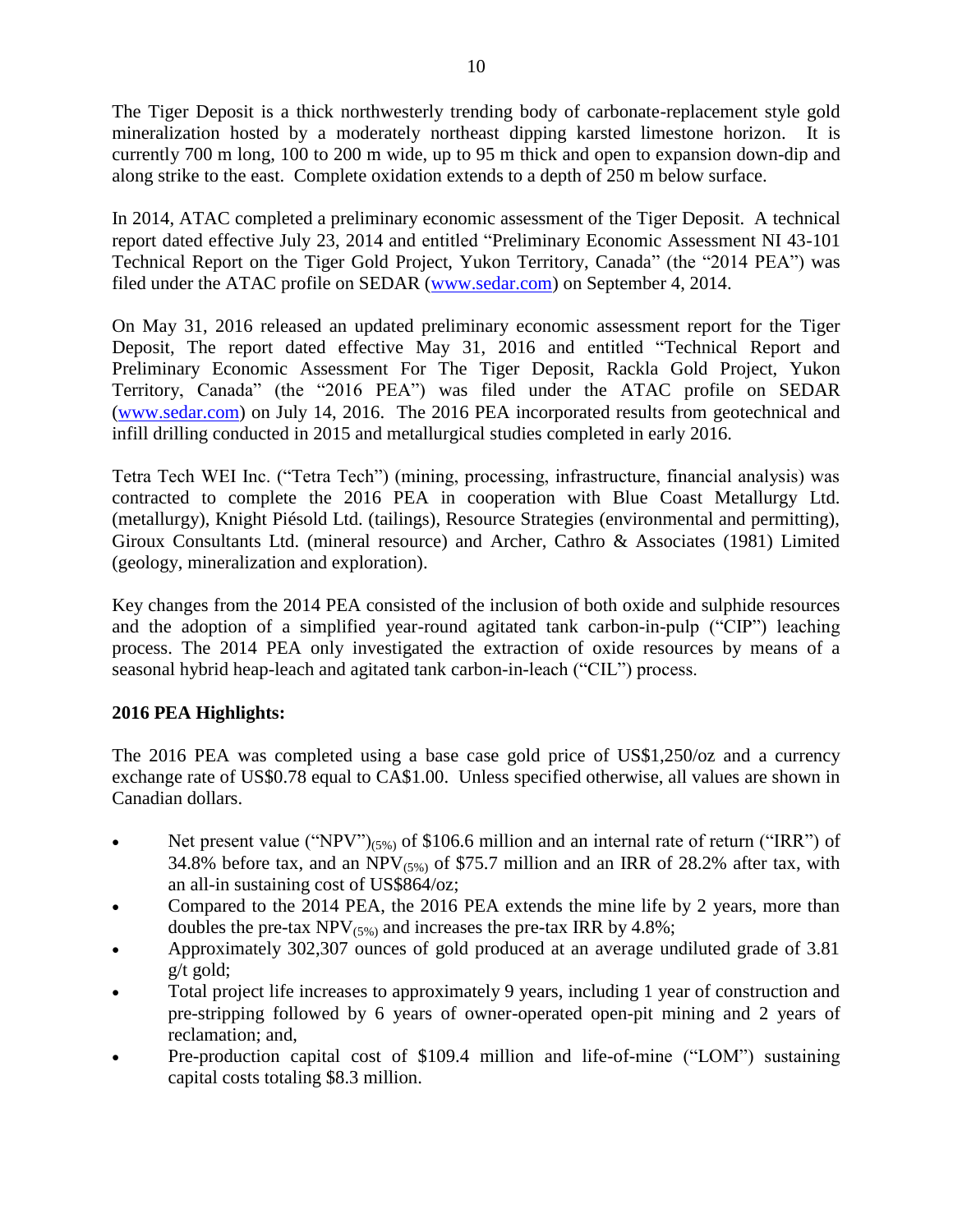|                                      | <b>2014 PEA</b>       | 2016 PEA*             |
|--------------------------------------|-----------------------|-----------------------|
| Gold Price (US\$/oz)                 | \$1250                | \$1250                |
| Exchange Rate (US\$/CA\$)            | 0.92                  | 0.78                  |
| Pre-tax $NPV_{(5\%)}$ (millions)     | \$52.2                | \$106.6               |
| Pre-tax IRR                          | 30.0%                 | 34.8%                 |
| Post-tax $NPV_{(5\%)}$ (millions)    | \$33.67               | \$75.71               |
| Post-tax IRR                         | 21.5%                 | 28.2%                 |
| <b>Recovered Gold</b>                | 221,558 oz            | 302,307 oz            |
| Average Gold Grade                   | $3.72$ g/t            | $3.81$ g/t            |
| <b>Average Oxide Recovery</b>        | 89.8%                 | 90.3%                 |
| <b>Average Sulphide Recovery</b>     | 0%                    | 57.7%                 |
| Pre-production Capital (millions)    | \$92.3                | \$109.4               |
| <b>Sustaining Capital (millions)</b> | \$26.5                | \$8.3                 |
| Payback (pre-tax)                    | 2.2 years             | 1.85 years            |
| Payback (post-tax)                   | 2.6 years             | 1.93 years            |
| Pre-production Period                | 1 year                | 1 year                |
| Mine Life                            | 4 years               | 6.2 years             |
| <b>Closure Period</b>                | 2 years               | 2 years               |
| Project Life                         | 7 years               | 9.2 years             |
| Process                              | Hybrid CIL/Heap Leach | CIP                   |
| <b>Production Rate</b>               | 3,300 tpd             | 1,500 tpd             |
| <b>Operational Period</b>            | Seasonal (158 days)   | Year-round (365 days) |
| <b>Strip Ratio</b>                   | 5.6:1                 | 4.9:1                 |
| <b>Access Method</b>                 | <b>Winter Road</b>    | <b>Tote Road</b>      |

**Table I: Comparison of Key Results and Parameters**

\* The 2016 PEA does not consider silver resources.

#### **Key Improvements over the 2014 PEA:**

The 2016 PEA envisions a conventional year-round operation and has improved upon all aspects of the 2014 PEA. The key improvements include:

- Increased the pre-tax  $NPV_{(5\%)}$  by \$54.4M;
- 36% increase in total recovered ounces;
- Project life extended by 2 years;
- Pre-tax payback period reduced to 1.85 years;
- Tote road access supports year-round operations and simplifies project logistics;
- 100% CIP process has been simplified and the conventional process allows for yearround operations and reduces LOM sustaining capital costs;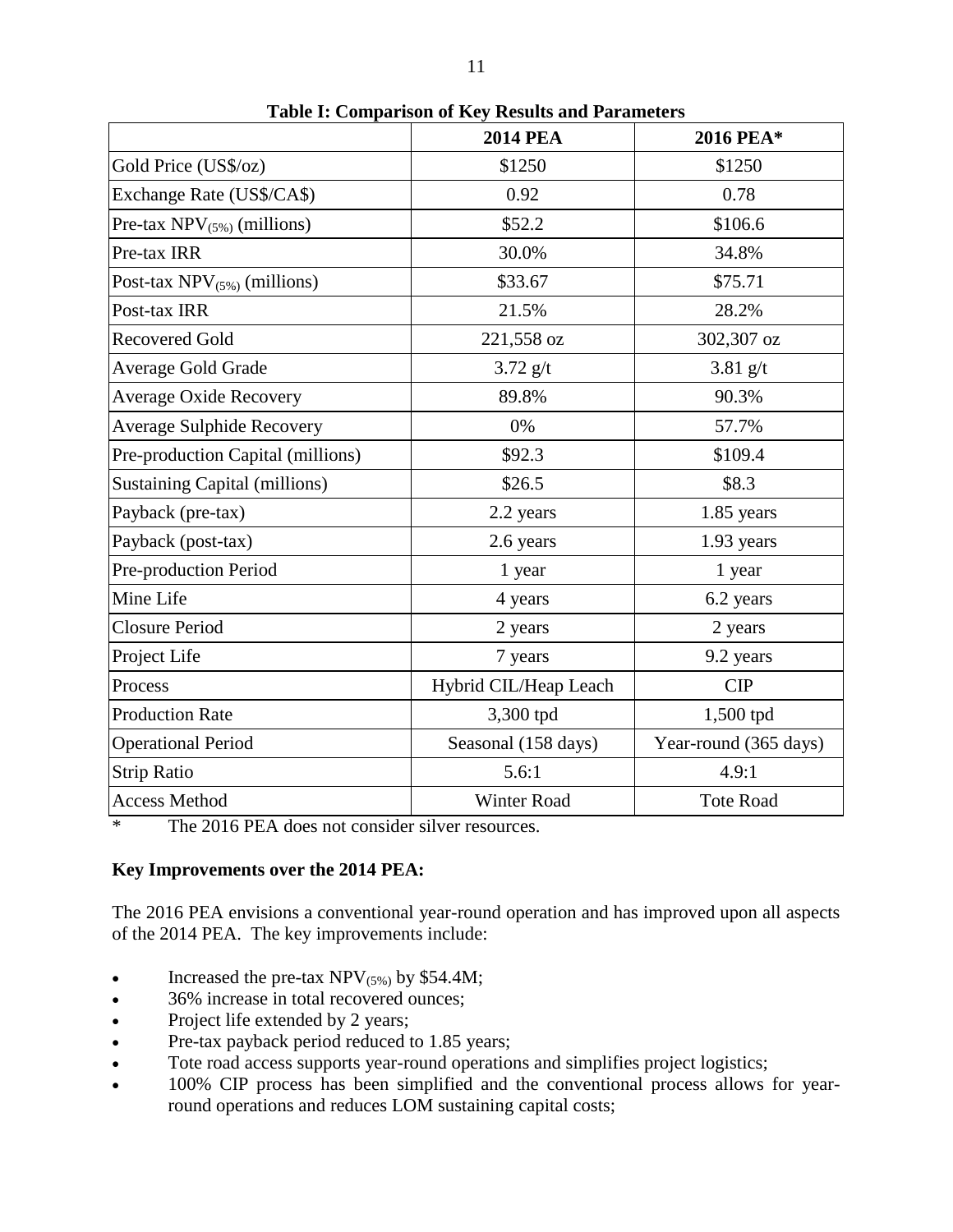- Relocated and consolidated project infrastructure reduces overall environmental footprint and haulage costs; and,
- Year-round operations alleviate logistical and staffing challenges associated with seasonal access and seasonal operations.

#### **Economic Results and Sensitivities**

The following tables demonstrate the sensitivity of the Tiger Deposit pre-tax economics to changes to the price of gold and exchange rates. The base case, highlighted in Tables II and III below, assumes US\$1,250 per ounce of gold at a currency exchange rate of US\$0.78equal to CA\$1.00.

| <b>Gold Price (US\$/oz)</b>                     | \$1,200 | \$1,250 | \$1,300 |
|-------------------------------------------------|---------|---------|---------|
| <b>Pre-tax Cumulative Net Cash Flow</b><br>(SM) | \$130.1 | \$149.4 | \$168.7 |
| Pre-tax $NPV_{(5\%)}$ (\$M)                     | \$90.8  | \$106.6 | \$122.3 |
| Pre-tax IRR                                     | 30.8%   | 34.8%   | 38.8%   |

**Table II: Summary of Gold Price Sensitivity (US\$0.78/CA\$1.00)**

| Table III. Building y of Exchange Kate Bensitty (CB\$1,250/02 Gold) |                |                |                |
|---------------------------------------------------------------------|----------------|----------------|----------------|
| <b>Exchange Rate (US\$/CA\$)</b>                                    | 0.76 US\$/CA\$ | 0.78 US\$/CA\$ | 0.80 US\$/CA\$ |
| Pre-tax Cumulative Net Cash Flow<br>(SM)                            | \$162.0        | \$149.4        | \$137.4        |
| Pre-tax $NPV_{(5\%)}$ (\$M)                                         | \$116.9        | \$106.6        | \$96.8         |
| Pre-tax IRR                                                         | 37.4%          | 34.8%          | 32.3%          |

**Table III: Summary of Exchange Rate Sensitivity (US\$1,250/oz Gold)**

### **Mining and Processing**

The Tiger Project has been modeled as an owner-operator, conventional truck-and-shovel openpit mining operation with a conventional CIP gold recovery process. Year-round operations would be supported via a 68 km tote road, which connects the project to the Yukon highway system, near Keno City.

Mineralized material will be loaded into 40 tonne articulated trucks and delivered to the process plant, located 1 km southwest of the pit. High-grade mineralized material will be sent directly to the primary crusher, while low-grade stockpile material will be stored close to the primary crusher. Waste material from the pit will be stored in two waste dumps, located at the northwest and southwest sides of the pit. A total of 3.2 Mt of the Mineral Resource and 15.6 Mt of waste rock will be produced from the pit during the 7 years of mining operations and pre-stripping. The LOM average gold grade of mined oxide and sulphide resources is 4.06 g/t and 2.99 g/t, respectively. The LOM stripping ratio (defined as waste material mined divided by Mineral Resources mined) is 4.9.

Due to the soft nature of the mineralization and host rock, a single stage of crushing will be performed by a MMD sizer. Crushed material will be ground to 80% passing 75 microns using a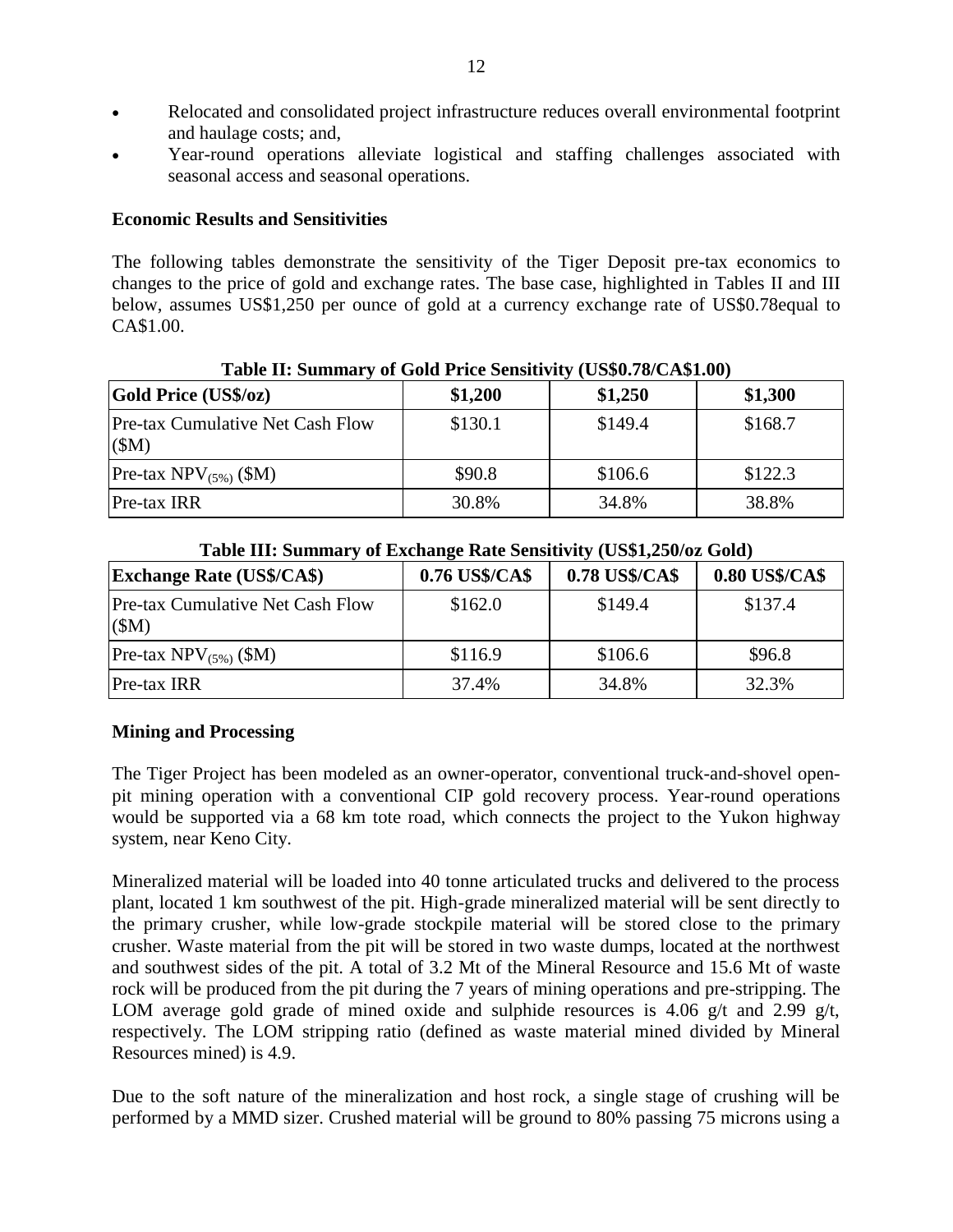semi-autogenous grinding mill and a ball mill in series before cyanide leaching in a conventional CIP circuit. The leach tailings will be detoxified and stored in a lined facility within the Tiger Valley. Gold will be refined into doré bars on site through a standard adsorption, desorption and recovery treatment. Based on the results of metallurgical test work and the mining schedule, projected LOM average recoveries are 90.3% for oxide mineralization and 57.7% for sulphide mineralization.

The processing plant will operate year-round at a rate of 1,500 tonnes per calendar day, and will achieve full throughput in Year 2. Peak annual production will be approximately 86,555 oz of gold in Year 2, with a LOM average annual production of approximately 50,000 oz gold, excluding the final year which will operate for a reduced period.

#### **Capital and Operating Costs**

Total LOM capital costs are \$117.7 million, with \$109.4 million in pre-production costs and \$8.3 million in sustaining capital. To minimize initial capital costs, the 2016 PEA has assumed that modular equipment would be used where possible and that some equipment and facilities will be leased.

Project capital and operating costs are summarized below in Tables IV and V.

| Area                            | <b>Pre-Production (\$M)*</b> | Sustaining $(\$M)*$ | $LOM$ (\$M)* |
|---------------------------------|------------------------------|---------------------|--------------|
| Site Infrastructure             | \$8.1                        |                     | \$8.1        |
| <b>Tote Road</b>                | \$11.0                       |                     | \$11.0       |
| Open Pit Mining**               | \$13.2                       | \$0.03              | \$13.2       |
| Materials Crushing and Handling | \$2.0                        |                     | \$2.0        |
| <b>Process Plant</b>            | \$29.7                       |                     | \$29.7       |
| Tailings and Water Management   | \$7.9                        | \$6.1               | \$14.0       |
| <b>Project Indirect Costs</b>   | \$19.8                       |                     | \$19.8       |
| Owner's Costs                   | \$1.2                        |                     | \$1.2        |
| Contingencies***                | \$16.5                       | \$2.2               | \$18.7       |
| <b>Total</b>                    | \$109.4                      | \$8.3               | \$117.7      |

**Table IV: Pre-Production and Sustaining Capital Costs**

\* Totals may not add exactly due to rounding.

\*\* Includes capitalized pre-production mining costs. Major mining equipment is leased.

\*\*\* Contingencies were factored on an area-by-area basis depending on the detail level of each estimate.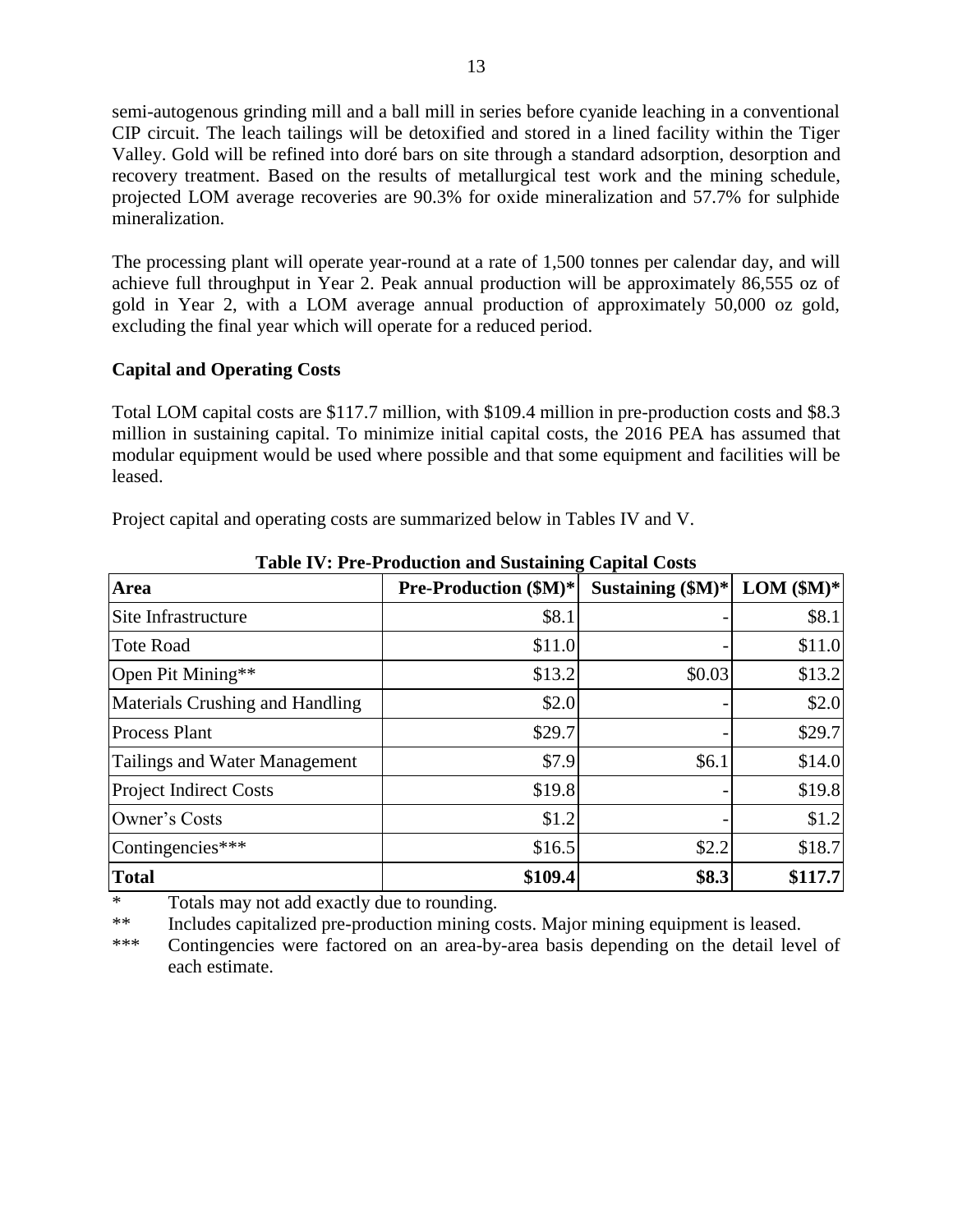| <b>Description</b>                                                                                                                                                                                                                                                                                                                                                                                                              | <b>LOM</b> Average |
|---------------------------------------------------------------------------------------------------------------------------------------------------------------------------------------------------------------------------------------------------------------------------------------------------------------------------------------------------------------------------------------------------------------------------------|--------------------|
| Mining Cost $(\frac{C}{T})$ mined)*                                                                                                                                                                                                                                                                                                                                                                                             | \$4.31             |
| Processing Cost (\$/t processed)                                                                                                                                                                                                                                                                                                                                                                                                | \$26.98            |
| General and Administrative (\$/t processed)                                                                                                                                                                                                                                                                                                                                                                                     | \$12.38            |
| Surface Services (\$/t processed)                                                                                                                                                                                                                                                                                                                                                                                               | \$3.80             |
| Equipment Leasing (\$/t processed)                                                                                                                                                                                                                                                                                                                                                                                              | \$1.68             |
| $\mathbf{u}_1 = \mathbf{u}_2 + \mathbf{u}_3 + \mathbf{u}_4 + \mathbf{u}_5 + \mathbf{u}_6 + \mathbf{u}_7 + \mathbf{u}_8 + \mathbf{u}_9 + \mathbf{u}_1 + \mathbf{u}_1 + \mathbf{u}_2 + \mathbf{u}_3 + \mathbf{u}_1 + \mathbf{u}_2 + \mathbf{u}_3 + \mathbf{u}_1 + \mathbf{u}_2 + \mathbf{u}_3 + \mathbf{u}_1 + \mathbf{u}_2 + \mathbf{u}_3 + \mathbf{u}_2 + \mathbf{u}_3 + \mathbf{u}_4 + \mathbf{u}_5 + \mathbf{u}_6 + \mathbf{$ |                    |

**Table V: Operating Costs**

\* Not including capitalized pre-production mining costs

#### **Opportunities to Enhance Value**

The ATAC board and management are very pleased with the increased value of the Tiger Deposit shown in the updated 2016 PEA relative to the initial 2014 PEA and believe that opportunities exist to further enhance the economics of the project. Some key opportunities include:

- Potential to increase the resource base and life expectancy of the project with the exploration of more than 15 early-stage satellite oxide gold targets and geochemical anomalies;
- Additional geotechnical studies may permit steeper pit slopes, which would further reduce the strip ratio and could potentially allow additional known resources to be accessed;
- Additional diamond drilling within the sulphide zone would convert inferred resources to the indicated category and could potentially lead to the inclusion of additional known sulphide resources; and,
- Additional diamond drilling targeting high-grade oxide structures (including  $162.0$  g/t gold over 2.90 m in Rau-09-019) could better define high-grade domains for inclusion in future resource estimates.

#### **Metallurgy**

Metallurgical test work has been previously conducted in several phases on both the oxide and sulphide material, including work by G&T Metallurgical, SGS Canada, and Kappes, Cassiday & Associates in support of the 2014 PEA. Additional variability cyanide leach test work was conducted on the Tiger Deposit by Blue Coast Research Ltd. in 2016 for the 2016 PEA. Bottle roll testing was conducted on eight oxide and eight sulphide composites, and master composites samples. Samples were selected to evaluate potential variability in grade and mineralization throughout the deposit. Oxide recoveries from 24-hr bottle roll tests ranged from 77% to 98%. Sulphide recoveries from 24-hour bottle roll tests ranged from 13% to 88%.

#### **Mineral Resources**

The mineral resource estimate used in the 2016 PEA was completed by Gary Giroux, P.Eng., M.A.Sc. (Giroux Consultants Ltd.) using 6,222 assays taken from 150 diamond drill holes,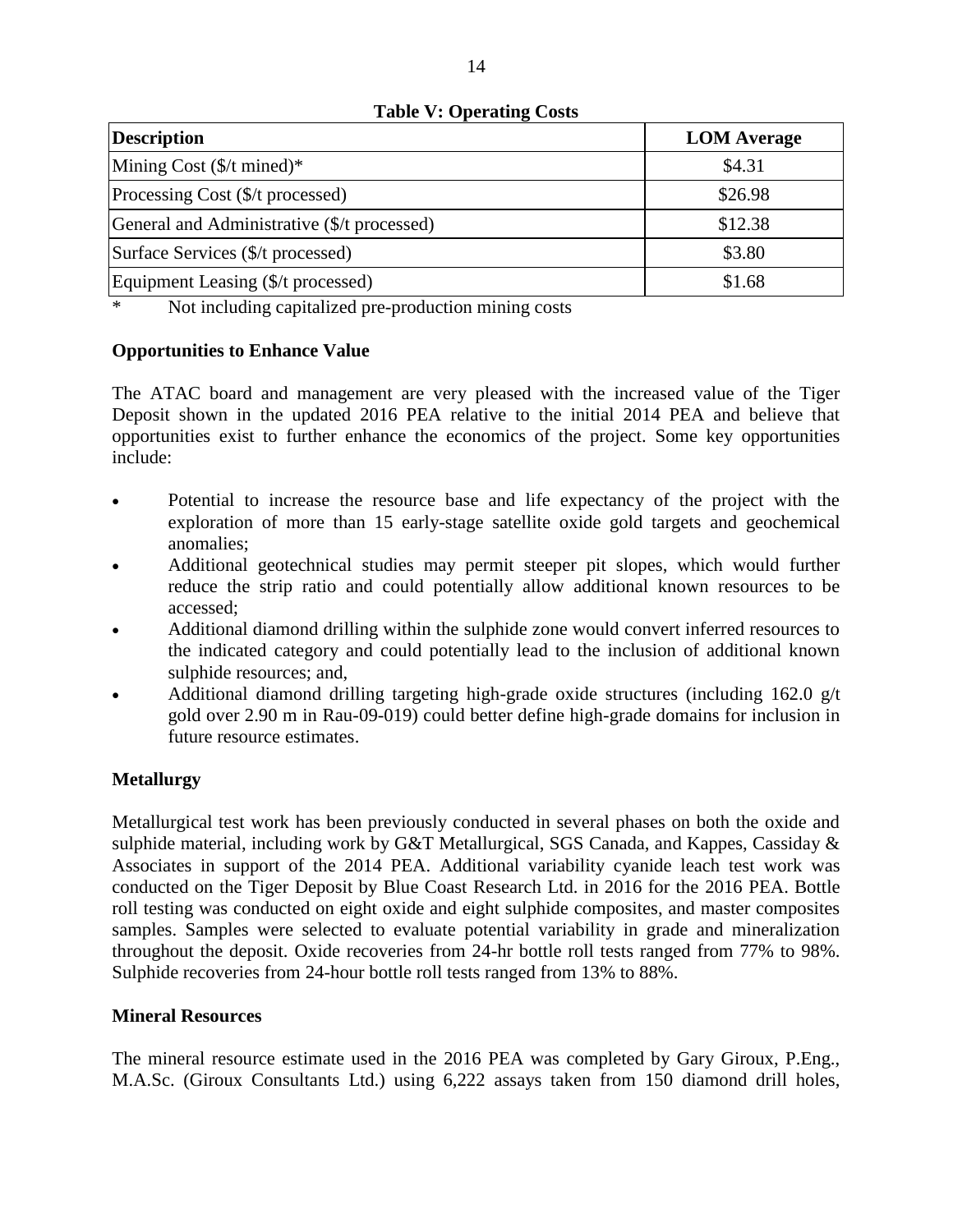totalling 26,844 m. The effective date of the mineral resource estimate was October 28, 2015. A three dimensional solid model was constructed to constrain oxide and sulphide mineralization. Gold distribution, within the mineralized solids, was examined using a lognormal cumulative frequency plot to determine appropriate capping levels. Three metre composites were formed, honouring solid boundaries, using the capped assay data. Ordinary Kriging was used to interpolate gold and silver values into a 5x5x5 m block model.

Mineral resources are reported at a 0.5 g/t cut-off in oxides and 1.0 g/t cut-off in sulphides are reported in Table VI below. These cut-off grades were selected based on comparison to other analogous deposits.

|                  | Classification   Au Cut-off $(g/t)$   Tonnes > Cut-off |      | Grade>Cut-off |            | <b>Contained Metal</b> |           |         |
|------------------|--------------------------------------------------------|------|---------------|------------|------------------------|-----------|---------|
| Type             |                                                        |      |               | Au $(g/t)$ | Ag $(g/t)$             | Au $(oz)$ | Ag (oz) |
| Oxides           | Measured                                               | 0.50 | 2,600,000     | 3.10       | 4.77                   | 259,100   | 398,700 |
|                  | Indicated                                              | 0.50 | 1,720,000     | 2.47       | 4.10                   | 136,300   | 226,700 |
| Sulphides        | Indicated                                              | 1.00 | 1,360,000     | 2.07       | 0.56                   | 90,300    | 24,500  |
| Total            | $M+I$                                                  |      | 5,680,000     | 2.66       | 3.56                   | 485,700   | 649,900 |
| Oxides           | Inferred                                               | 0.50 | 280,000       | 1.52       | 5.67                   | 13,700    | 51,000  |
| <b>Sulphides</b> | Inferred                                               | 1.00 | 2,950,000     | 1.84       | 0.47                   | 174,800   | 44,600  |
| Total            | Inferred                                               |      | 3,230,000     | 1.81       | 0.92                   | 188,500   | 95,600  |

Table VI: Combined Oxides and Sulphide Resource

The primary difference between the mineral resource used in the 2016 PEA and the mineral resource used in the 2014 PEA is an increase in measured resources within the oxide domain. There is little difference in the total tonnes and contained ounces of gold between the two mineral resources.

#### **Tiger Tote Road**

Access to the Rau Trend and Tiger Gold Deposit, 55 km northeast of Keno City, would be by means of a tote road. ATAC intends to permit and construct the tote road to support advanced exploration activities.

The proposed tote road would branch off the Hanson Lake Road west of Keno City and is envisioned as a gated, single-lane (5 m wide) and radio-controlled road suitable for vehicles that support advanced exploration at the Tiger Deposit and throughout the Rau Trend. The total length of the tote road would be approximately 68 km and would consist of 51 km of new road and 17 km of upgraded pre-existing winter road.

For the purposes of the 2016 PEA, the full cost of the tote road is included in the pre-production capital costs.

ATAC has been active in preparing for permitting the tote road to the Rackla Gold Project. Discussions related to access and the development of the Tiger Deposit with the First Nation of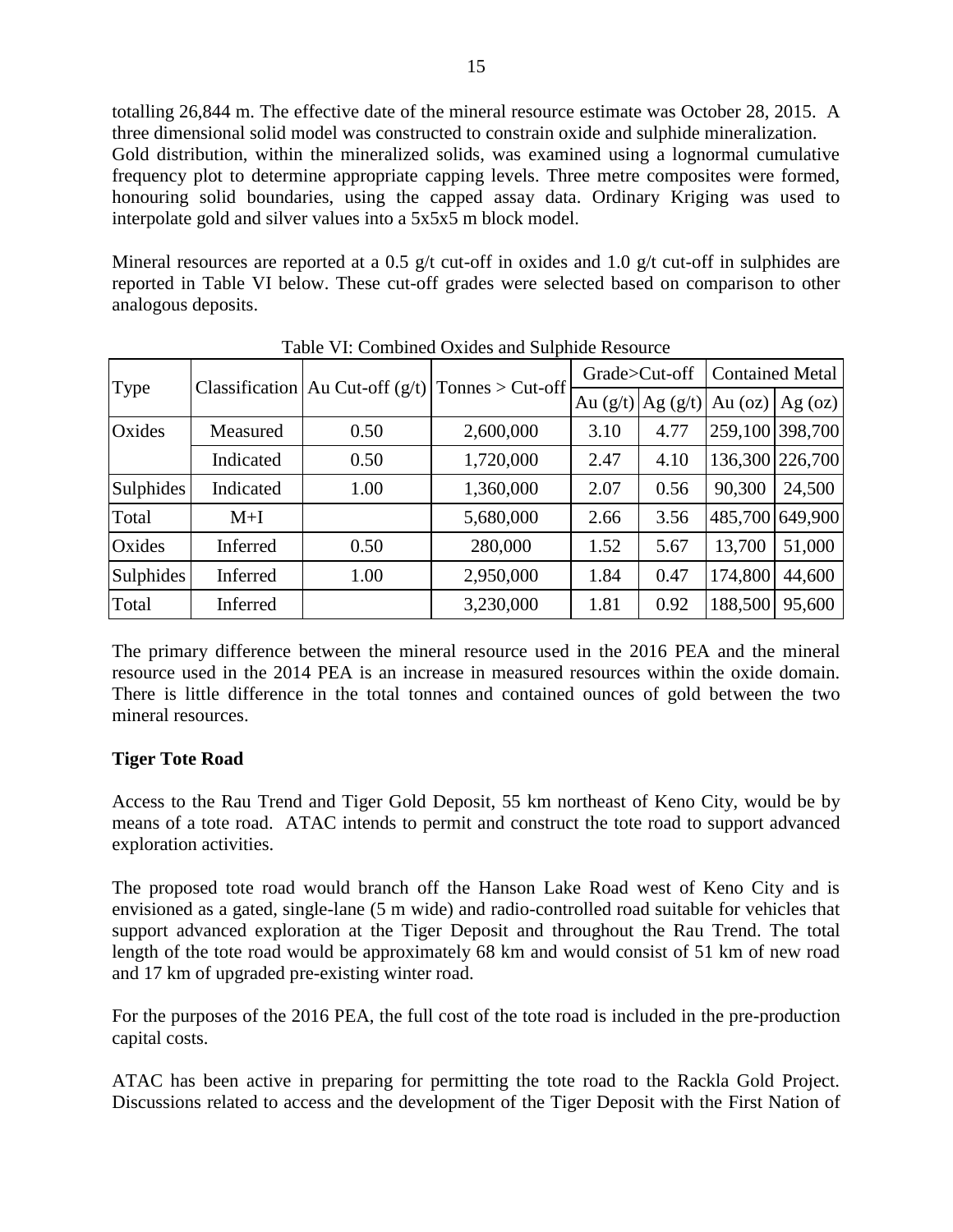Na Cho Nyak Dun ("NNDFN"), local communities and other interested parties has been ongoing for more than seven years. Discussions in 2016 have included several town meetings in Mayo and Keno City to present the tote road proposal. Details of this consultation can be found on ATAC's website.

# **Environmental and Community Engagement**

Since 2008, ATAC has completed comprehensive water, heritage, wildlife and fisheries studies. ATAC will continue environmental baseline work and ongoing studies as it advances the Tiger Deposit and other targets throughout the Rackla Gold Project.

Community and First Nation engagement began in 2008, and an Exploration Cooperation Agreement with the NNDFN was signed in 2010. This Exploration Cooperation Agreement provides a framework within which exploration activities and environmental regulatory process on ATAC's Rackla Gold Project have been and will continue to be carried out. The Rackla Gold Project lies exclusively within the Traditional Territory of the NNDFN.

### (b) Bengal Showing

As part of its 2015 exploration program, ATAC completed a wide spaced soil sampling grid extension southeast of [the Bengal Showing](http://www.atacresources.com/assets/img/2012-bengal-trench.pdf) which is located 3.2 km south of the [Tiger Deposit.](http://www.atacresources.com/projects/rackla/rau-trend/tiger-deposit) The Bengal Showing occurs within a broad intermittent gold-in-soil geochemical anomaly hosted in an underexplored package of variably calcareous siltstone sediments in a lower slope to basinal stratigraphic setting. The 2012 channel sampling of an exposure of highly friable interbedded limestone and pyritic siltstone yielded numerous elevated gold results including 3.19 g/t gold over 1 m.

### (c) Airstrip Anomaly

The 2015 soil sampling program was successful in identifying the Airstrip Anomaly. This broad 5 km by 2 km gold-in-soil anomaly remains open in all directions. The anomaly consists of eleven targets, based on clusters of strongly anomalous gold-in-soil values. All will receive priority follow-up work in 2016.

Figures outlining the Rau Trend gold-in-soil geochemistry and the new Airstrip Anomaly are available on ATAC's website at [www.atacresources.com.](http://www.atacresources.com/news/news-releases/atac-resources-ltd-identifies-10-sq-km-gold-in-soil-anomaly-5-km-southeast-of-its-tiger-gold-deposit-rackla-gold-project-yukon)

# (d) Serval Target

The Serval oxide gold target is located on a ridge top 5.8 km along trend of the Tiger Deposit. Samples of variably silicified limonitic oxide float occur in association with an area of intense calcite flooding proximal to a fault that prominently offsets stratigraphy. Gold values from hand samples collected in proximity to this fault in 2015 returned a range of values from below detection up to 1.44 g/t gold.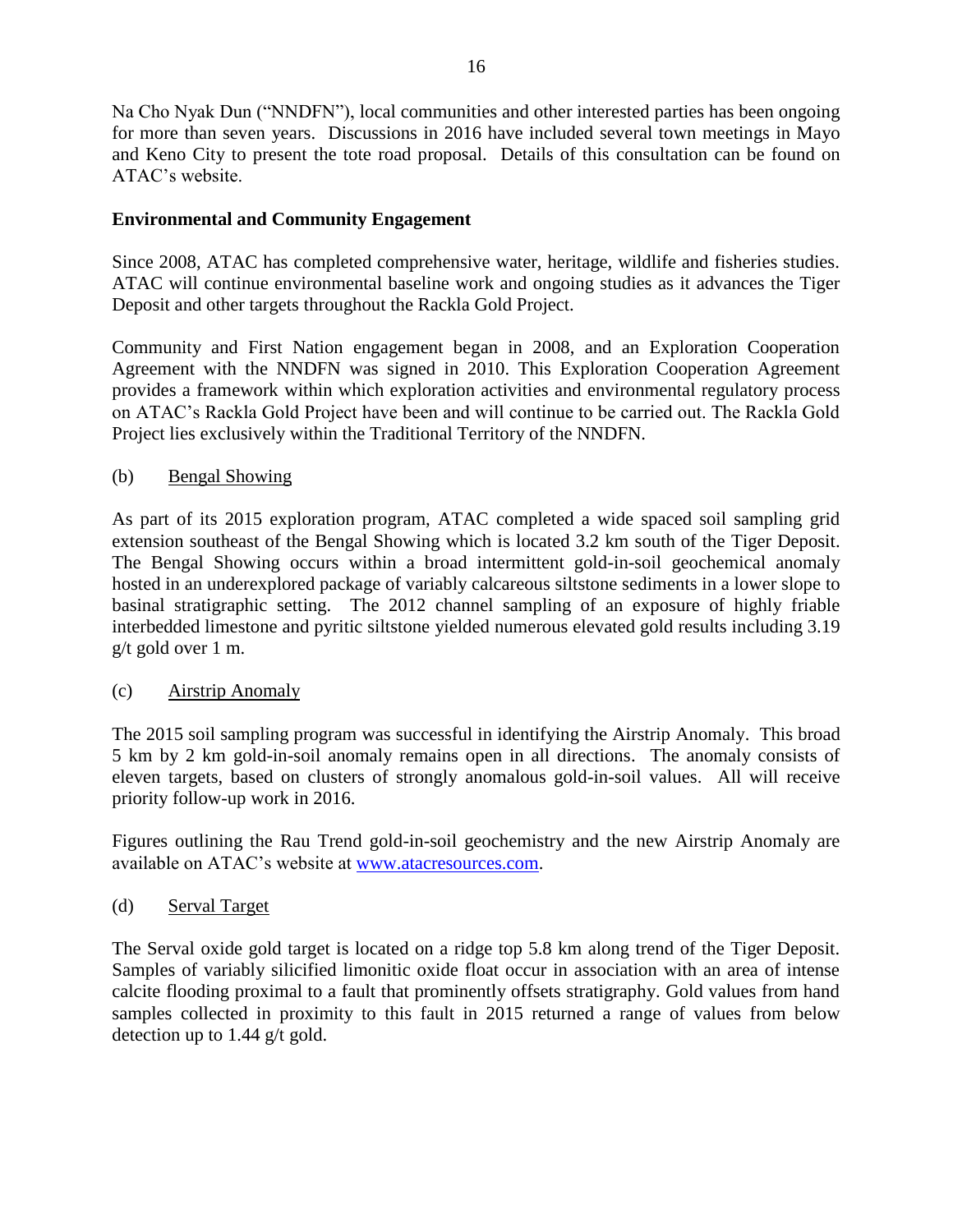#### (e) Jaguar Target Extension

The Jaguar Target occurs 2.5 km northwest of the Tiger Deposit. Oxide mineralization was originally discovered along trend of the Tiger Deposit at the Jaguar target in 2009. Gold mineralization at Jaguar typically occurs within dense geothite-rich limonite float samples scattering the hillside over a 200 m by 300 m area. Prospecting 350 m west of this area in 2015 revealed a northwest trending linear located directly beneath a gossanous exposure. Float samples of oxidized limestone collected in this area in 2015 returned gold values between 0.01-  $2.55$  g/t gold.

### (f) Cheetah, Puma and Now Targets

Five satellite oxide gold targets have been discovered by prospecting and geochemical sampling within a five km distance of the Tiger Deposit. In 2010 four reconnaissance drill holes were completed at the Cheetah target. In 2011, three drill holes were completed at the Cheetah and Now targets. Two drill holes were also completed in 2011 at the Puma target. Low-grade gold intersections in most of these holes satisfactorily explained the targeted anomalies. Subsequent drilling has not identified any significant gold mineralization at any of the Cheetah, Puma or Now targets.

#### (g) Ocelot Zone

In 2010 ATAC made a significant silver-lead-zinc-indium discovery at the Ocelot target located in the western portion of the Rau Trend. It is situated in lowlands 1.5 km west of the Wind River Winter Road and 15 km northwest of the Tiger Deposit.

A total of 4,918 m in 24 holes was drilled at Ocelot during 2010 and 2011. Mineralization consists of medium to coarse grained pyrite and varying concentrations of low iron sphalerite and medium to coarse grained galena. Sulphide mineralization occurs within a steeply dipping northeast trending fault that cuts an extensive dolomite sequence locally exhibiting structural and fluidized breccias. Drilling to date has identified mineralization over a 230 m strike length and to a depth of 150 m. Mineralization remains open downdip and possibly along strike to the northeast.

In 2012, ATAC completed geophysical and geochemical surveys on the Ocelot target. No subsequent exploration has been carried out on the Ocelot Zone since 2012. A summary of assays from the drilling to date at the Ocelot Zone is available on on ATAC's website at [www.atacresources.com.](http://www.atacresources.com/news/news-releases/atac-resources-ltd-identifies-10-sq-km-gold-in-soil-anomaly-5-km-southeast-of-its-tiger-gold-deposit-rackla-gold-project-yukon)

### **(ii) Nadaleen Trend**

In July of 2010, the Osiris gold showing was discovered approximately 100 km to the east of the Tiger Deposit (the "Osiris Showing"). Since that time, the eastern portion of the Rackla Gold Belt has been referred to as the "Nadaleen Trend".

The Nadaleen Trend mineralization is distinctly different in character from the Tiger Deposit mineralization in that fine-grained pyrite, realgar and orpiment appear to be the primary minerals associated with gold, rather than coarse-grained pyrite and arsenopyrite. The mineralization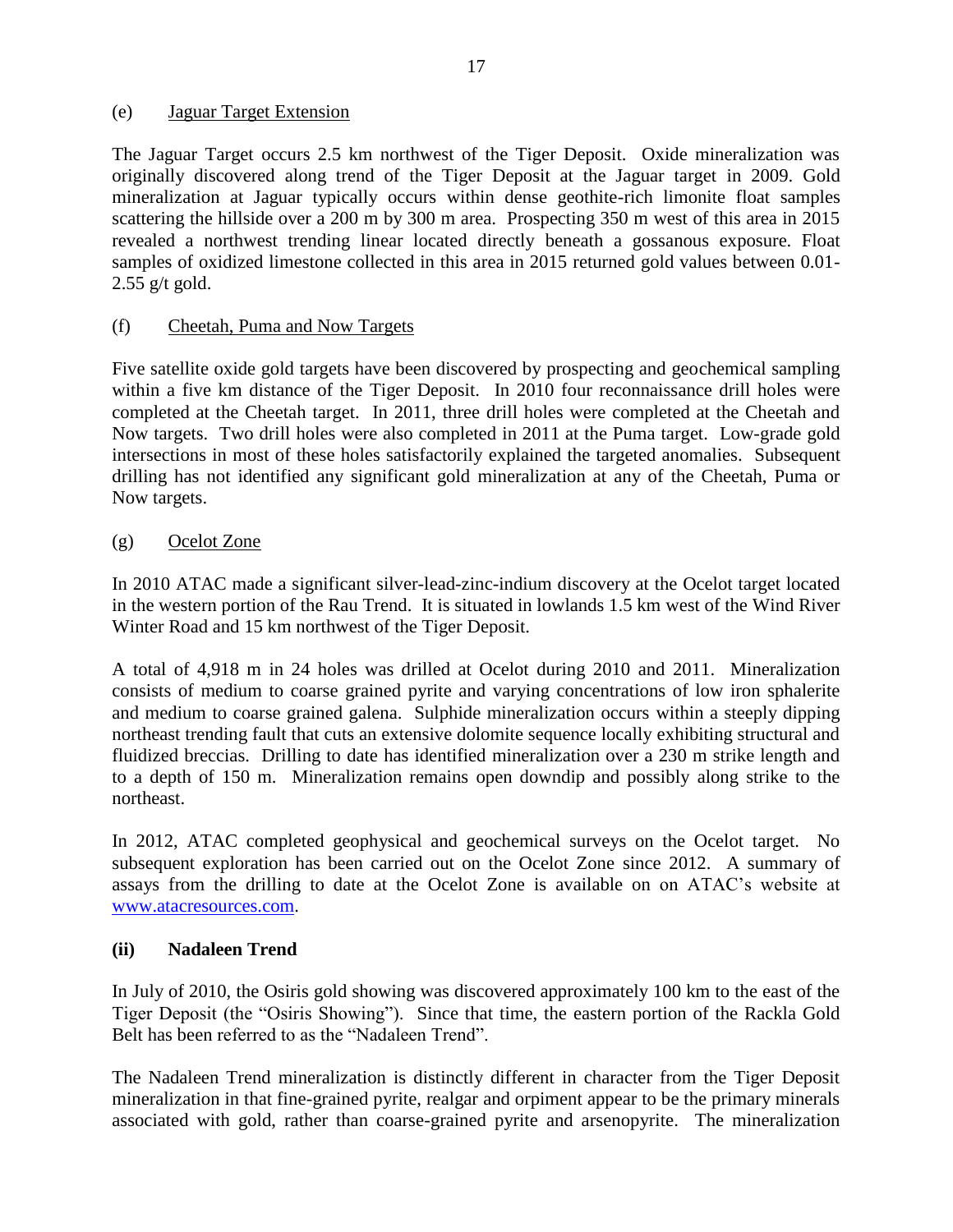occurs in limestone debris flows and turbidite deposits characteristic of an offshore sedimentary environment, whereas the Tiger Deposit is hosted by shallow water dolomitized limestone. The mineralogy, chemistry and geological setting of the Nadaleen Trend Showings are characteristic of Carlin-type mineralization in contrast to the Tiger Deposit, which has characteristics of intrusive-related gold deposits.

# (a) Osiris Zone

Gold mineralization at the Osiris Zone is hosted by carbonate rocks of uncertain age that are folded into a southerly plunging anticline and occurs in the form of narrow veins, veinlets, stockworks and disseminations of fine grained pyrite associated with realgar and orpiment (both are arsenic sulphide minerals) accompanied by decarbonitization, silicification and peripheral calcite flooding. The discovery has been traced for an 800 m strike length on both limbs of the fold. The strongest mineralization occurs within a 40 m wide zone that lies along the fold axis near the crest of the anticline.

Drill campaigns from 2010 through 2012 tested two distinct structural settings for Carlin-type gold mineralization: (i) the steeply dipping west limb of the anticline; and (ii) the near-surface mineralization in the south-dipping east limb. Assay results from all Osiris drilling to date can be viewed on ATAC's website at [www.atacresources.com.](http://www.atacresources.com/news/news-releases/atac-resources-ltd-identifies-10-sq-km-gold-in-soil-anomaly-5-km-southeast-of-its-tiger-gold-deposit-rackla-gold-project-yukon)

### (b) Ibis Zone

The Ibis (formerly the Isis East) Zone is located about 500 m southwest of the Osiris Zone. Gold mineralization here is stratabound and is localized in the same southerly plunging anticline that hosts the Osiris Zone. The style of mineralization in the two zones is very similar, with the best gold grades occurring at or near the contact between silty limestone and overlying dolostone. The axial crest of the anticline contains the widest and best mineralized intervals.

Mineralization has been intersected over an unfolded strike length of 200 m to the current maximum depth of 400 m below surface. The mineralized area remains open to expansion to depth. Results from the 2011 through 2013 drill programs at the Ibis Zone can be viewed on ATAC's website at [www.atacresources.com.](http://www.atacresources.com/news/news-releases/atac-resources-ltd-identifies-10-sq-km-gold-in-soil-anomaly-5-km-southeast-of-its-tiger-gold-deposit-rackla-gold-project-yukon)

### (c) Conrad Zone

The Conrad Zone was discovered in 2010 and it lies 1 km east-northeast of the Osiris Zone. Carlin-type mineralization at the Conrad Zone is contained within several structural and stratigraphic settings. In the Conrad Upper Zone, gold mineralization occurs along the stratigraphic contact between limestone and an overlying pyritic siltstone cap unit. The Upper Zone has been continuously traced by shallow drilling over a strike length of 800 m. The thickest and best mineralized parts of the Upper Zone occur along the crest of an anticlinal fold where OS-13-219 intersected 68.58 m of 4.23 g/t gold (from 7.62 m to 76.20 m).

Mineralization at the Conrad Middle Zone has been traced by wide-spaced drill holes for 300 m. It is characterized by alteration and mineralization within and adjacent to a relatively flat-lying fault. A solution collapse breccia body located at and above the intersection of the flat-lying fault with a near-vertical, east-west trending fracture system was identified in two drill holes in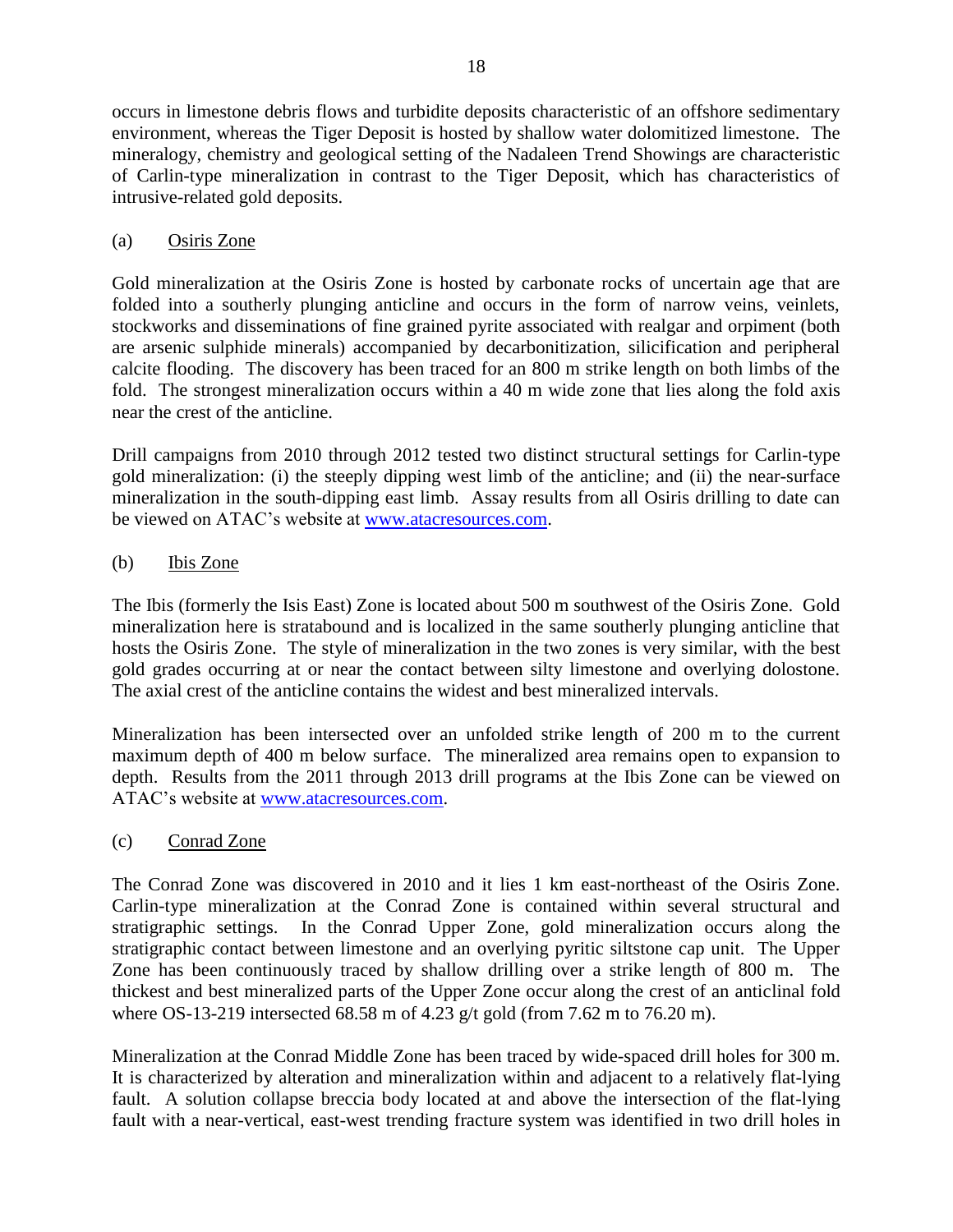2012. One of these holes (OS-12-116) intersected two intervals in this zone which returned 56.93 m of 4.68 g/t gold and 27.43 m of 4.09 g/t gold.

In 2013, a drill hole (OS-13-219) was collared 50 m west of the 2012 holes and tested the strike extension of the solution collapse breccia zone. The hole intersected 33.86 m of 5.40 g/t gold. Limited drilling further west intersected the mineralized flat-lying fault for a total strike length of 300 m. However, the potential strike extension of the breccia body has not been tested along the full length of the Middle Zone.

In 2014, four holes totaling 2,911m were drilled at the Conrad Zone. These holes tested the western projection of the Middle Zone. Hole OS-14-227 intersected 4.40 m grading 5.50 g/t gold and 30.79 m grading 9.50 g/t gold. Holes OS-14-228 and OS-14-229 further demonstrate the lateral continuity and high grade nature of the Middle Zone with intercepts of 40.22 m of 6.57 g/t gold and 36.57 m of 5.06 g/t gold, respectively. The fourth hole, OS-14-230 intersected two new significant gold intervals that returned 42.67 m of 3.03 g/t gold and 21.71 m of 3.15 g/t gold, beneath previously known Conrad mineralization. The intersections in the fourth hole are collectively referred to as the Conrad Lower Zone. All Conrad Zones remain open along strike and at depth.

One diamond drill hole was completed at the Conrad Zone in 2015. Hole OS-15-231 was specifically drilled to: (i) test a possible link between the Conrad Upper and Middle zones; (ii) determine the continuity of mineralization within the Upper and Middle zones; (iii) better understand the favourable near vertical contact zone between limestone and siltstone; and (iv) step out from the Conrad Lower Zone mineralization discovered in hole OS-14-230.

Hole OS-15-231 intersected 124.96 m of 3.02 g/t gold and successfully demonstrated the potential for mineralization between the Conrad Upper and Middle Zones. In addition, the hole indicated that both the limestone and siltstone are mineralized in the vicinity of the near vertical contact between the two rock units. Due to technical complications, Hole OS-15-231 was lost within the mineralized limestone/siltstone contact corridor at 482.50 m, approximately 170 m short of the expected Lower Zone target.

Results from all drilling at the Conrad Zone can be viewed on ATAC's website at [www.atacresources.com.](http://www.atacresources.com/news/news-releases/atac-resources-ltd-identifies-10-sq-km-gold-in-soil-anomaly-5-km-southeast-of-its-tiger-gold-deposit-rackla-gold-project-yukon)

### (d) Sunrise Zone

The Sunrise Zone is located 300 m east of the main Osiris anticline zone and upslope of a strong gold-in-soil geochemical anomaly that was drill-tested late in the 2012 drill season. Mineralization in the Sunrise Zone occurs as two apparently sub-parallel zones that dip moderately south-southeast. The lower and northernmost zone of stratabound mineralization was intersected in holes OS-12-171 and OS-12-173. The best mineralized interval from the three holes completed in 2012 was intersected at the top of hole OS-12-173 where intensely decalcified limestone is adjacent to a steeply dipping fault that separates the Osiris carbonate sequence from overlying shale. The hole was collared directly within mineralization and returned 14.86 m of 10.54 g/t gold.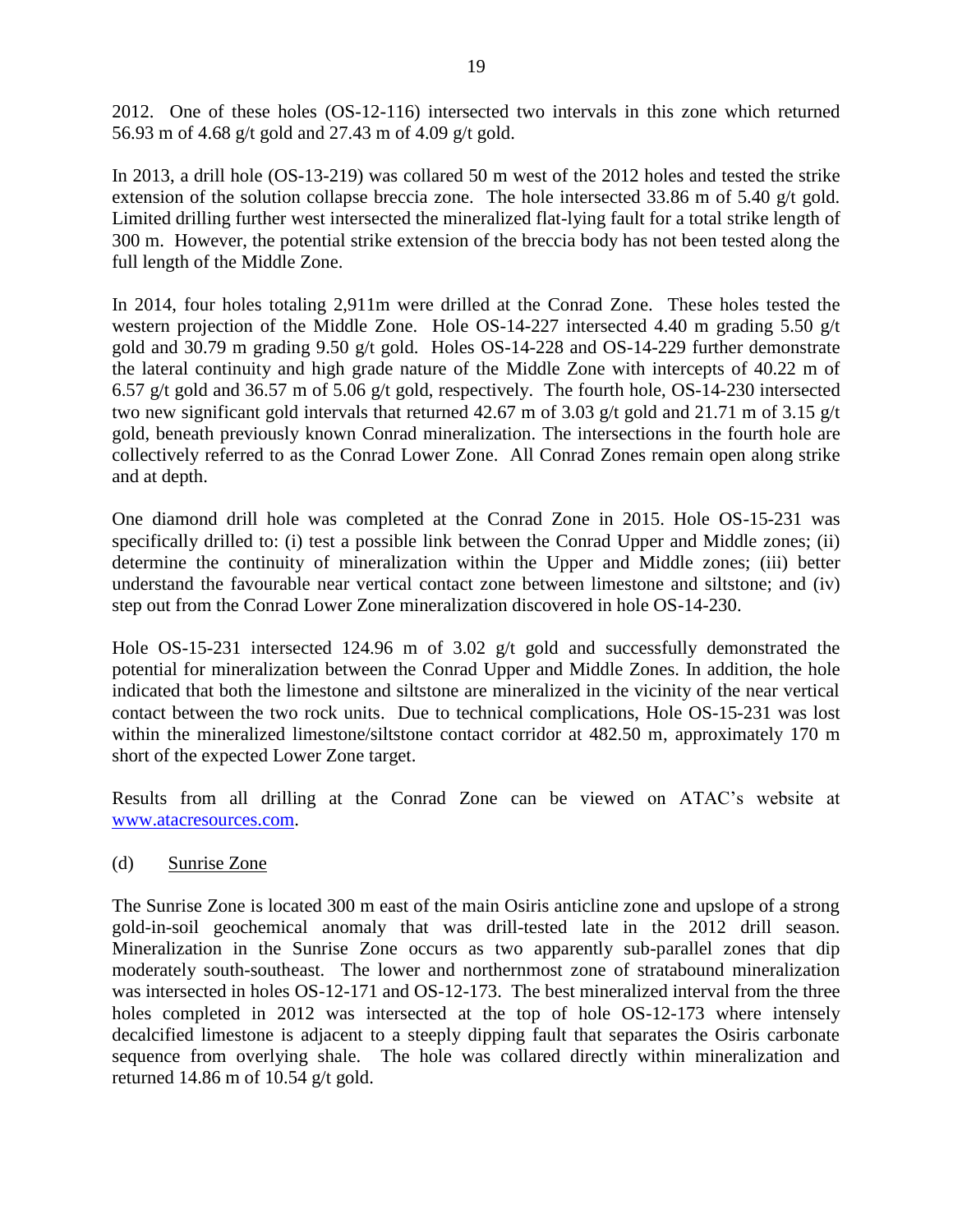In 2013, ATAC completed an additional seven drill holes at the Sunrise Zone. The 2013 drilling to the east and west of the 2012 discovery hole (OS-12-173) successfully extended the strike length of mineralization to 200 m and to a depth of 250 m from surface.

Drilling in 2014 was carried out for the purpose of expanding the western end of the Sunrise Zone toward the high-grade part of the Osiris anticline. Step out drilling to the west of the 2013 holes intersected additional mineralization at depth. The higher grade part of the Sunrise Zone is a 200 m long, steeply south dipping and southwest-plunging body of stratabound, structurally controlled Carlin-type gold mineralization that remains open at depth.

Results from all drilling at the Sunrise Zone can be viewed on ATAC's website at [www.atacresources.com.](http://www.atacresources.com/news/news-releases/atac-resources-ltd-identifies-10-sq-km-gold-in-soil-anomaly-5-km-southeast-of-its-tiger-gold-deposit-rackla-gold-project-yukon)

#### (e) Anubis Area

In September of 2012, ATAC made a major new discovery of Carlin-type mineralization in the Nadaleen Trend. The new zone, named Anubis, was discovered through follow-up prospecting of reconnaissance soil geochemical sampling anomalies about 10 km west of the Osiris area.

The Anubis target area is underlain by a sequence of mid-Paleozoic carbonate rocks with interbedded calcareous siltstone and shale. Systematic grid soil sampling has identified 8 km (in cumulative length) of northwest trending linear arsenic, antimony and mercury soil geochemical anomalies with intermittently coincident gold soil response that are associated with well-defined recessive regional-scale faults.

The Anubis discovery consists of a partially exposed outcrop of highly fractured, strongly folded, silicified and decarbonatized sanded limestone breccia. The breccia occurs within calcareous siltstone and shale units along one of the regional fault zones. Four samples collected along the one metre long exposure returned 139 g/t gold, 125 g/t gold, 122 g/t gold and 84.2 g/t gold.

The discovery drill hole at Anubis (AN-12-001) intersected 19.85 g/t gold over 8.51 m. Drill holes AN-12-002 and 003 targeted the on-section, downdip potential of the discovery hole. Hole AN-12-002 intersected anomalous gold intermittently throughout the hole while hole AN-12-003 intersected a broad zone of high-grade gold mineralization that yielded 9.08 g/t gold over 16.76 m (69.19 m to 85.95 m) and bottomed in 4.54 g/t gold over 1.52 m (153.01 m to 154.53 m).

Although the geometries and controls of gold mineralization at Anubis are not fully understood due to limited drilling, the zone remains open in all directions and results warrant additional drilling.

In 2013, a program of soil geochemistry, prospecting, excavator pitting and mapping successfully outlined a highly prospective  $12 \text{ km}^2$  area centred within a major fault network. Six new Carlin-type gold targets (Corona, Columba, Dorado, Draco, Zodiac and Lyra) were identified. Preliminary sampling at the Dorado gold target, located 2 km northwest of the Anubis 2012 drill discovery returned assays of 4.64, 3.98, 3.54, 2.63 and 2.62 g/t gold from hand pit grab samples.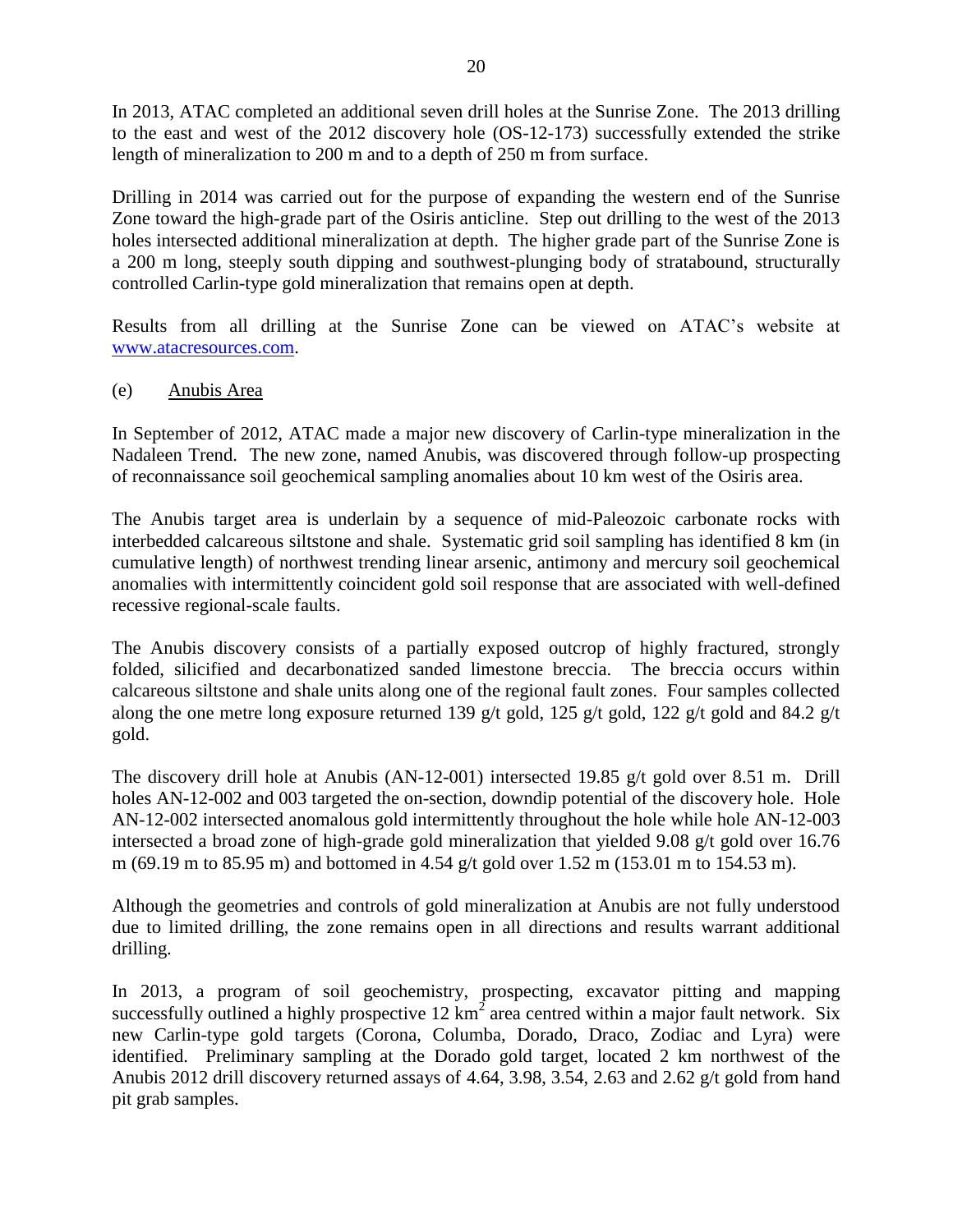Assay results returned greater than  $1 \text{ g/t}$  gold from initial grab samples taken from test pits at the Zodiac, Corona and Draco gold targets. In addition, highlight silver values from Zodiac and Corona included 900 g/t (26.25 oz/ton) silver and 2,910 g/t (84.88 oz/ton) silver, respectively. In addition, Anubis and Ana gold targets were advanced through detailed mapping.

Follow up drilling in 2014 tested the Anubis Zone at 25 m step-outs to the north and south of the 2012 discovery hole as well as at depth. None of the three 2014 holes intersected significant gold mineralization.

The systematic 2014 exploration program was very successful in achieving ATAC's objective of tracing known gold bearing faults and identifying new mineralized crosscutting faults over the largely untested regional-scale mineralizing system that underlies the Nadaleen Trend. As with many Carlin-type deposits in Nevada, understanding mineralizing structures and where they interact with receptive calcareous host rocks is a critical step before targeting drill holes.

As part of the 2015 exploration program, ATAC completed a six week rotary air blast ("RAB") drill campaign in the Anubis Area. The drilling was carried out at the 18 sq/km Anubis Cluster located 10 km west of the Osiris cluster of gold zones. The RAB drilling successfully identified what are believed to be the bedrock sources of numerous surface soil geochemical anomalies. A number of surface anomalies remain untested.

Results from all work carried out to date in the Anubis Area can be viewed on ATAC's website at [www.atacresources.com.](http://www.atacresources.com/news/news-releases/atac-resources-ltd-identifies-10-sq-km-gold-in-soil-anomaly-5-km-southeast-of-its-tiger-gold-deposit-rackla-gold-project-yukon)

#### (f) Orion Target

The Orion target is located 300 m west of the 2012 Anubis discovery drill hole in an area of strongly anomalous gold in soil geochemical response that had not been drill tested prior to 2015. Mineralization at Orion occurs in both a debris flow-bearing fossiliferous limestone and a variably calcareous pyritic siltstone. However, mineralization is most prevalent in a highly deformed and fractured structural setting in the hanging wall pyritic siltstone assemblage where a secondary cross fault intersects the Anubis Fault.

In 2015, ARB-15-026 was the only RAB drill hole oriented north to test the pyritic siltstone. It intersected 47.24 m of 3.79 g/t gold starting at 15.24 m and continuing to the bottom of the hole.

Mapping and prospecting in the Anubis area suggests that the pyritic siltstone that hosts the most significant mineralization at Orion is a regionally extensive unit and is in contact with the Anubis Fault for a strike length of over 1.5 km. The area will receive priority follow-up work in 2016.

RAB drill results, an updated Orion target area map and RAB drill photo are available on ATAC's website at [www.atacresources.com.](http://www.atacresources.com/)

### **2016 Exploration Program**

ATAC is currently carrying out a \$3,500,000 exploration program in the Rackla gold project area. The 2016 program includes the following: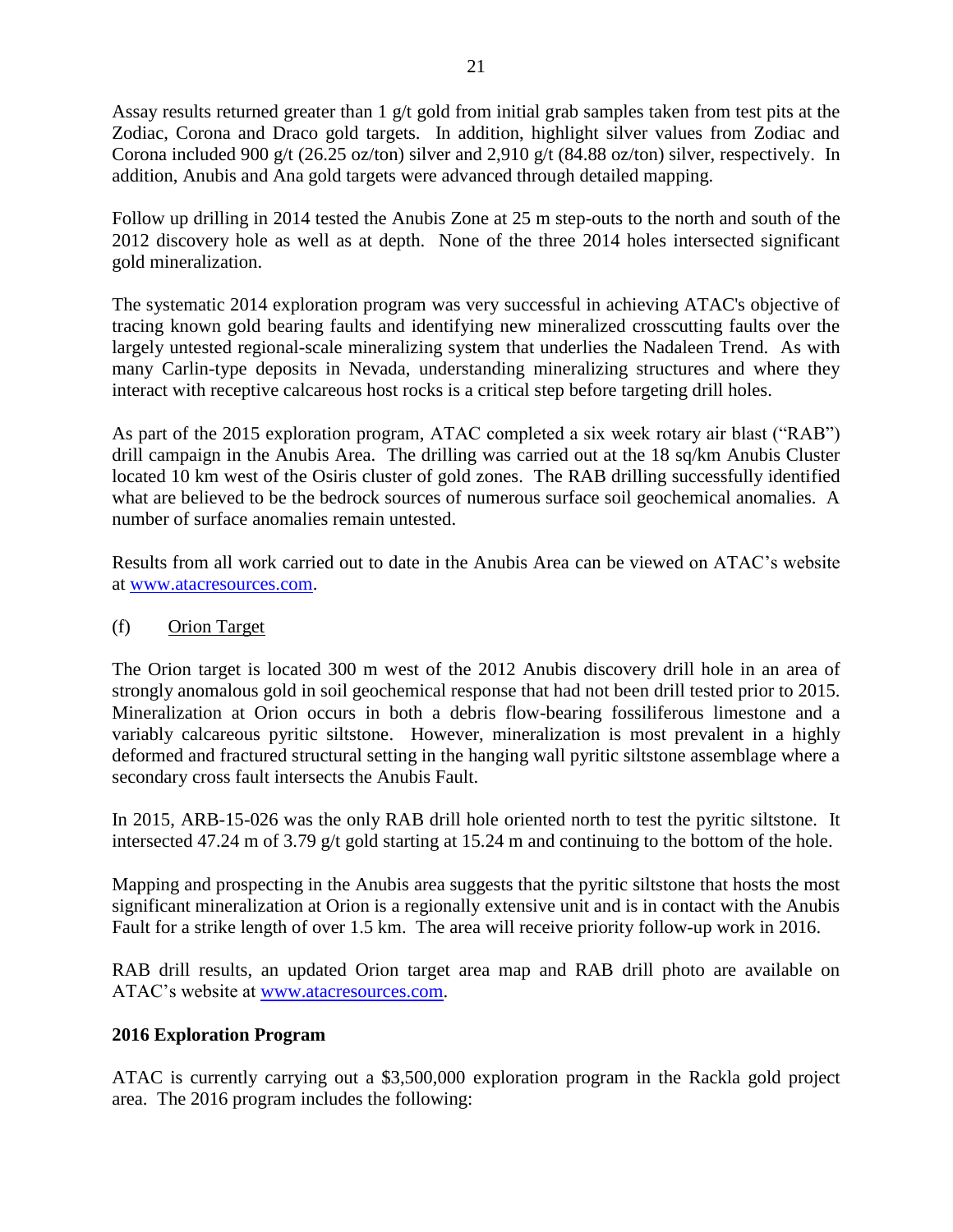- RAB drilling to follow-up the 2015 discovery hole at the Orion target;
- permitting of a 69 km tote road to the Rau trend and Tiger gold deposit;
- soil sampling around the Airstrip gold anomaly;
- detailed prospecting, trenching and mapping of all high priority gold targets within the Airstrip gold anomaly area; and
- subject to positive results and available time, RAB drill testing of Airstrip gold anomalies.

Field work began in early June and is expected to be completed by late September. The program is partially completed and the results are as follows:

(i) Airstrip Anomaly

The 2016 RAB drilling, prospecting, geological mapping and soil sampling at the Airstrip anomaly has been completed. The RAB drilling included seven shallow holes at two priority Airstrip targets. Near-surface gold mineralization was encountered at both targets and is hosted in a favourable, variably calcareous siltstone unit. Outcrop exposure is limited across the Airstrip anomaly and nine additional targets remain to be tested in the future. An updated Airstrip anomaly map can be viewed on the ATAC website [\(www.atacresources.com\)](http://www.atacresources.com/).

Highlights from the Airstrip RAB drilling are presented in the following table.

| <i><b>THISHIP HIGHIGHt IVID DIM INSURS</b></i> |             |                |           |       |  |
|------------------------------------------------|-------------|----------------|-----------|-------|--|
| <b>RAB</b>                                     | <b>From</b> | T <sub>0</sub> | Interval* | Gold  |  |
| <b>Drill Hole</b>                              | (m)         | (m)            | (m)       | (g/t) |  |
| ASR-16-004                                     | 53.34       | 59.44          | 6.10      | 1.04  |  |
| and                                            | 67.06       | 68.58          | 1.52      | 0.73  |  |
| and                                            | 70.10       | 71.63          | 1.53      | 1.11  |  |
|                                                |             |                |           |       |  |
| ASR-16-005                                     | 6.10        | 12.19          | 6.09      | 0.97  |  |
| <i>incl.</i>                                   | 10.67       | 12.19          | 1.52      | 3.68  |  |
|                                                |             |                |           |       |  |
| ASR-16-006                                     | 10.67       | 13.72          | 3.05      | 3.75  |  |
| incl.                                          | 10.67       | 12.19          | 1.52      | 6.00  |  |
| and                                            | 51.82       | 65.53          | 13.71     | 1.43  |  |

**Airstrip Highlight RAB Drill Results**

\* RAB drill hole intersections are drilled thicknesses. True widths are unknown.

Results from the 2016 mapping, prospecting and soil sampling are being interpreted in combination with the RAB drill information and will be used to define future drill targets.

(ii) Tiger East Exploration

2016 work in the Tiger East area included prospecting, geological mapping and sampling at a gold-in-soil geochemical anomaly located 125 m from the south-eastern limit of the proposed Tiger Deposit pit. Twenty-one oxide float composite grab samples were collected over a 150 m long area upslope of the east end of the Tiger Deposit. Ten of these samples returned values greater than 1 g/t gold. Assay values ranged from below detection up to 18.30 g/t gold.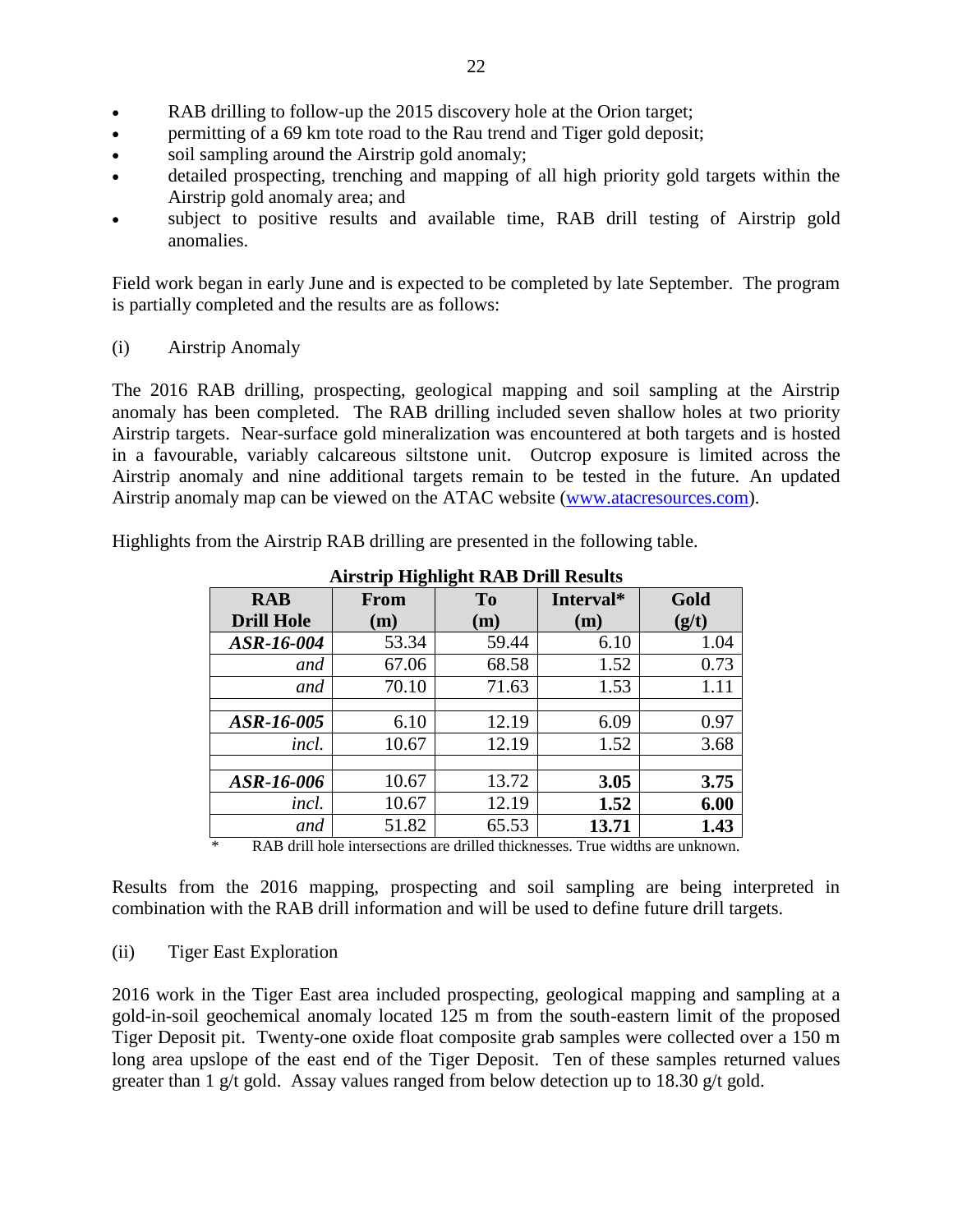The identification of a new area of high-grade, at-surface oxide gold mineralization is a significant exploration development for the Tiger area. Follow-up trenching and diamond drilling is warranted to determine if this mineralization could complement the current Tiger Deposit mineral resource as contained in the 2016 PEA.

Additional results from the 2016 exploration program will be reported after they have been received and interpreted by ATAC.

### Analytical Procedures

Drill core samples were forwarded to ALS Minerals in Whitehorse, Y.T. or North Vancouver, B.C. where they were fine crushed before a 250 gram split was pulverized to better than 85% passing 75 microns. The pulverizing circuit was cleaned with quartz sand twice between samples. Pulps were then analysed at ALS Minerals in North Vancouver where splits of the pulverized fraction were routinely dissolved in a multi-acid solution and analyzed for 49 elements using inductively coupled plasma (ICP) together with mass spectrometry (MS) or atomic emission spectroscopy (AES). Gold analyses were by the Au-AA26 procedure that involves fire assay preparation using a 50 gram charge with an atomic absorption spectroscopy (AAS) finish. Mercury analyses were digested with aqua regia and analyzed by inductively coupled plasma mass spectrometry (ICP-MS).

Rigorous procedures are in place regarding sample collection, chain of custody and data entry. Certified assay standards, duplicate samples and blanks are routinely inserted into the sample stream to ensure integrity of the assay process.

### **2. Rosy Property**

ATAC holds a 100% interest in the Rosy property which covers a large system of gold-silver veins located in the Whitehorse Mining District of southern Yukon. Property-wide, helicopterborne VTEM and magnetic surveys were flown during 2007 and soil geochemical surveys, prospecting and geological mapping were conducted in July 2008. This work identified two main areas of vein mineralization and a number of gold-in-soil anomalies.

ATAC carried out further soil sampling and prospecting in 2009 and identified additional weakly mineralized veins. In July 2010 Bonaparte Capital Corp. ("Bonaparte") conducted a two hole, 263 m diamond drill program. Results were disappointing and Bonaparte terminated its option on the property in December 2010. A small prospecting program was carried out in the early summer of 2016 and partially funded through the Yukon Mineral Exploration Program. Results are pending.

# **3. Connaught Property**

The Connaught property is owned 100% by ATAC and is located in the Dawson Mining District in west-central Yukon. It lies immediately south of the Sixtymile placer gold camp, approximately 65 km west of Dawson City.

The property hosts a number of silver-lead-gold veins within a 13 by 5 km area of anomalous soil geochemical response which approximately coincides with a pronounced magnetic high.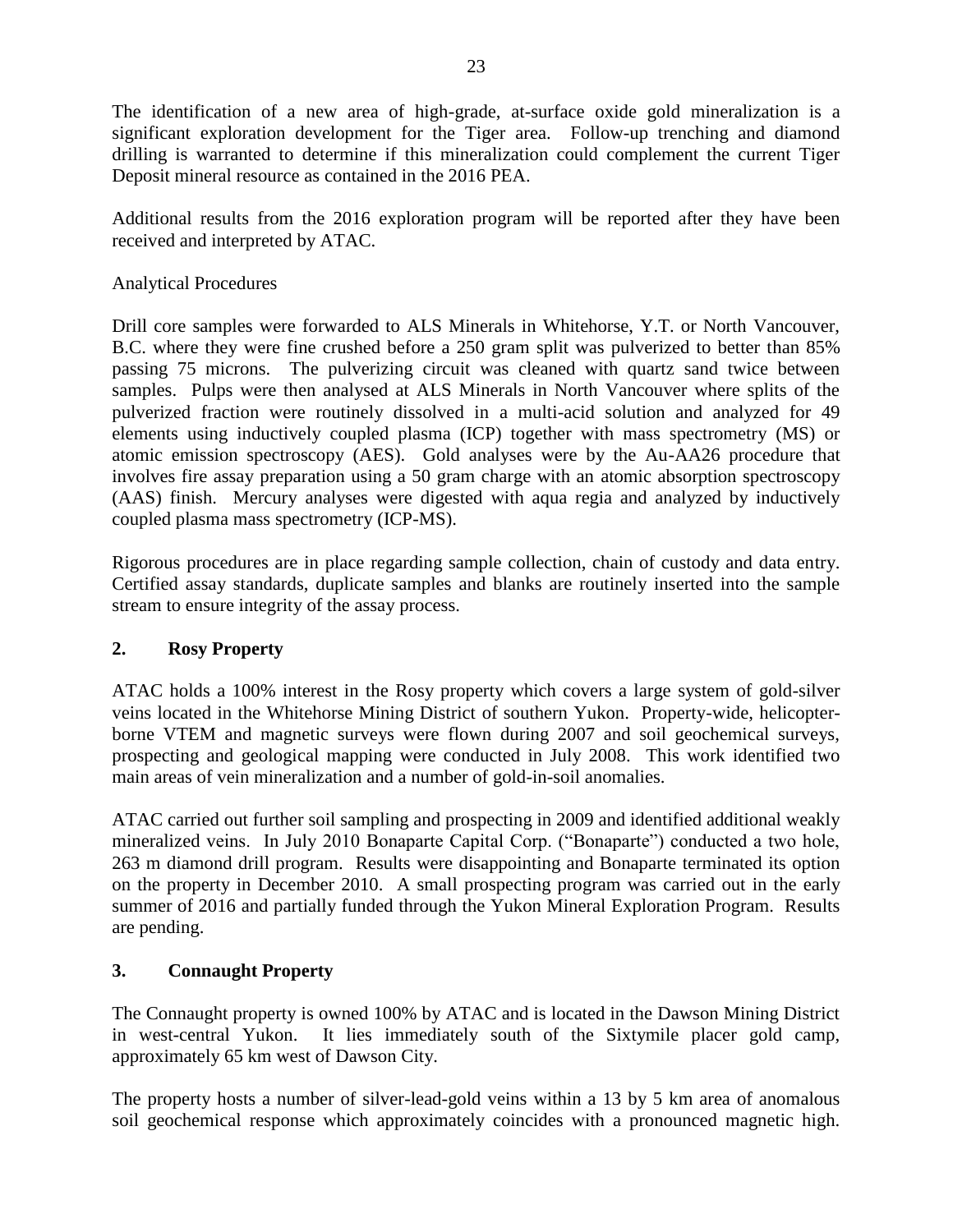Although the area has good road access, follow-up work has been limited to trenching and a few drill holes along lightly vegetated ridge tops. Where exposed, the veins are typically 0.3 to 2 m wide and grade 100 to 2,000 g/t silver with 0.3 to 2 g/t gold and 3 to 60% lead. A 218 tonne bulk sample test completed by a previous operator in 2011 averaged 2,228.5 g/t silver and 60% lead.

An \$80,000 work program at the Connaught property consisting of soil sampling, prospecting and geological mapping was completed in 2015. ATAC has received a reimbursement of approximately \$32,000 of these costs from the Yukon Government through the Yukon Mineral Exploration Program.

No work program is planned for the 2016 exploration field season.

# **4. Panorama Property**

ATAC holds a 100% interest in the Panorama property which consists of 36 mineral claims located in Dawson Mining District of west-central Yukon. The property is a bulk-tonnage gold prospect modelled on the former Brewery Creek Mine, 15 km to the west.

Work in 2015 consisted of a helicopter borne geophysical survey. No work program is planned for the 2016 exploration field season.

### **4. Rusty Property (T claims)**

ATAC holds a 100% interest in the 73 mineral claims comprising the Rusty property, located 125 km northeast of the community of Mayo, Yukon. The property is a silver-lead-zinc exploration target. A minor geochemical sampling program was competed in 2014.

### **5. Idaho Creek Property**

In 2006 ATAC staked the 58 claims comprising the Idaho Creek property in the Whitehorse Mining District in west-central Yukon. The property hosts gold and silver mineralization, geophysical anomalies and extensive soil geochemical anomalies, some of which were drill tested in 2006 and 2007 under the terms of an option agreement that was terminated in November 2007. Drill results were generally disappointing and accumulated costs were writtenoff by ATAC.

The property was held under option by a third party during the period January 2010 through November 2014. Work in 2015 consisted of a helicopter borne geophysical survey. No work program is planned for the 2016 exploration field season.

### **6. Dawson Gold Joint Venture**

On August 2, 2016, ATAC concluded an agreement with Arcus Development Group Inc. ("Arcus") under which Arcus will acquire ATAC's 50% interest in the Dawson Gold joint venture (the "Joint Venture"). Formed in 2012, the Joint Venture contains four mineral properties: the Dan Man, Touleary, Green Gulch and Shamrock. All four properties are located in the White Gold District of west-central Yukon with the Dan Man sharing its southern property boundary with Goldcorp Inc.'s newly acquired Coffee Gold Project.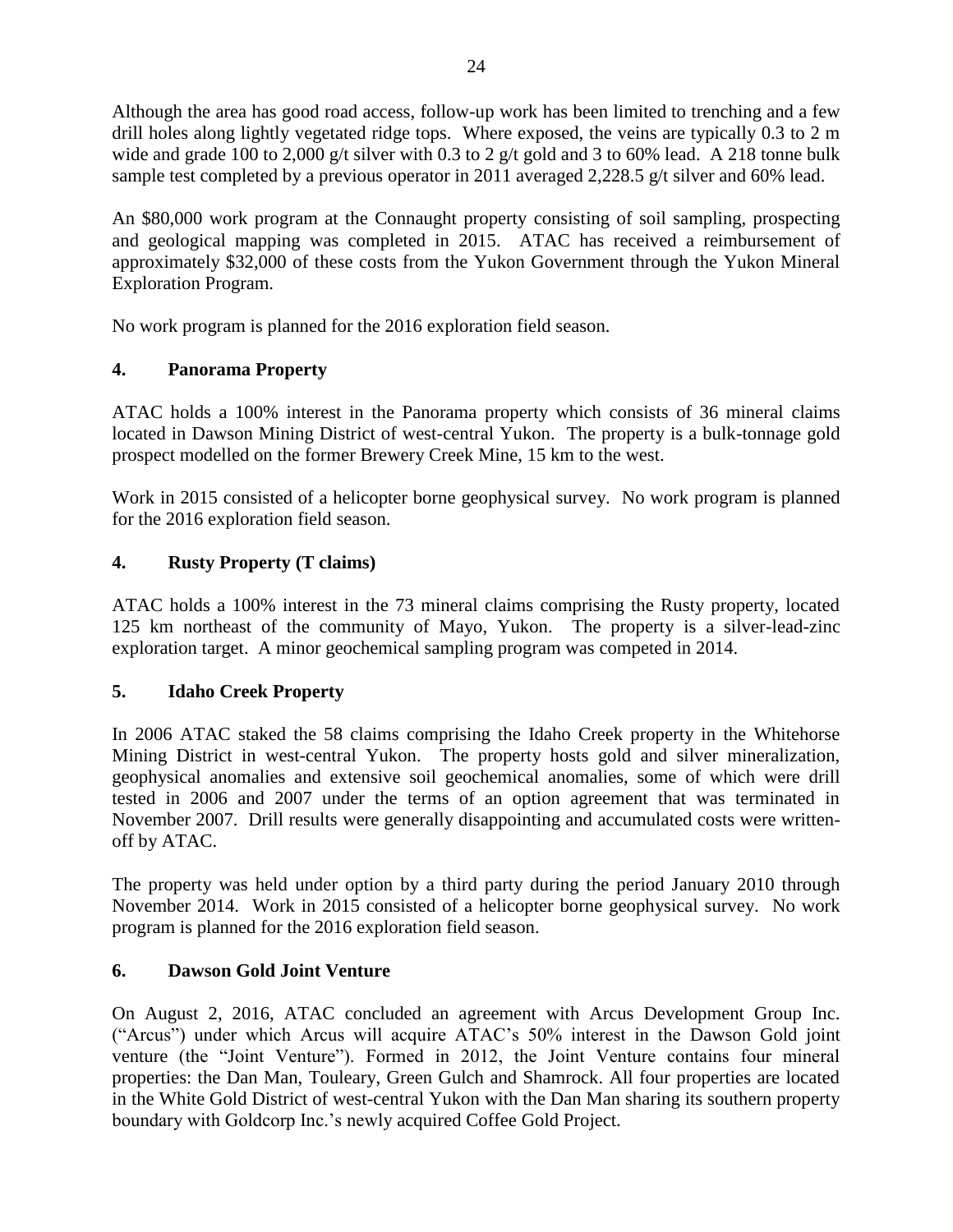As payment for ATAC's 50% interest in the four Joint Venture properties, Arcus will issue ATAC 10,869,910 common shares and 5,000,000 share purchase warrants. The warrants will entitle ATAC to purchase an additional 5,000,000 Arcus common shares at a price of \$0.20 per share at any time within five years of the closing of the transaction. ATAC will also retain a 1% net smelter return royalty interest in any future production from any of the four properties.

The 10,869,910 common shares being issued to ATAC will result in ATAC holding 19.99% of the Arcus issued share capital following the completion of the transaction. As a condition of the 5,000,000 share purchase warrants, ATAC is required to provide both Arcus and the TSX Venture Exchange (the "Exchange") with an undertaking that it will not exercise warrants if doing so will result in ATAC holding 20% or more of the issued Arcus share capital following the exercise of the warrants. The transaction is subject to Exchange acceptance.

The transaction remains subject to Exchange acceptance and is expected to be completed by the middle of August.

### **TECHNICAL REVIEW**

Technical information disclosed in this MD&A has been reviewed by Julia Lane, B.Sc., P. Geo., a qualified person for the purposes of National Instrument 43-101. Julia Lane is a geological consultant to and the Vice President of Exploration of ATAC.

#### **SUBSEQUENT EVENTS**

On July 14, 2016, ATAC filed an updated preliminary economic assessment report related to its Tiger deposit. See "Tiger Deposit" for additional information.

On August 2, 2016, ATAC agreed to sell its Dawson Gold joint venture interests to Arcus. See "Dawson Gold Joint Venture" for additional information.

#### **SHARE CAPITAL INFORMATION**

#### **Shares**

The authorized share capital of ATAC consists of the following classes of shares:

- (a) an unlimited number of common shares without par value; and
- (b) an unlimited number of Class A preferred shares with a par value of \$1.00 each.

As of August 11, 2016, there were 122,794,577 ATAC common shares issued and outstanding.

#### **Stock Options**

As of August 11, 2016, ATAC had outstanding stock options to acquire 8,555,000 common shares as follows: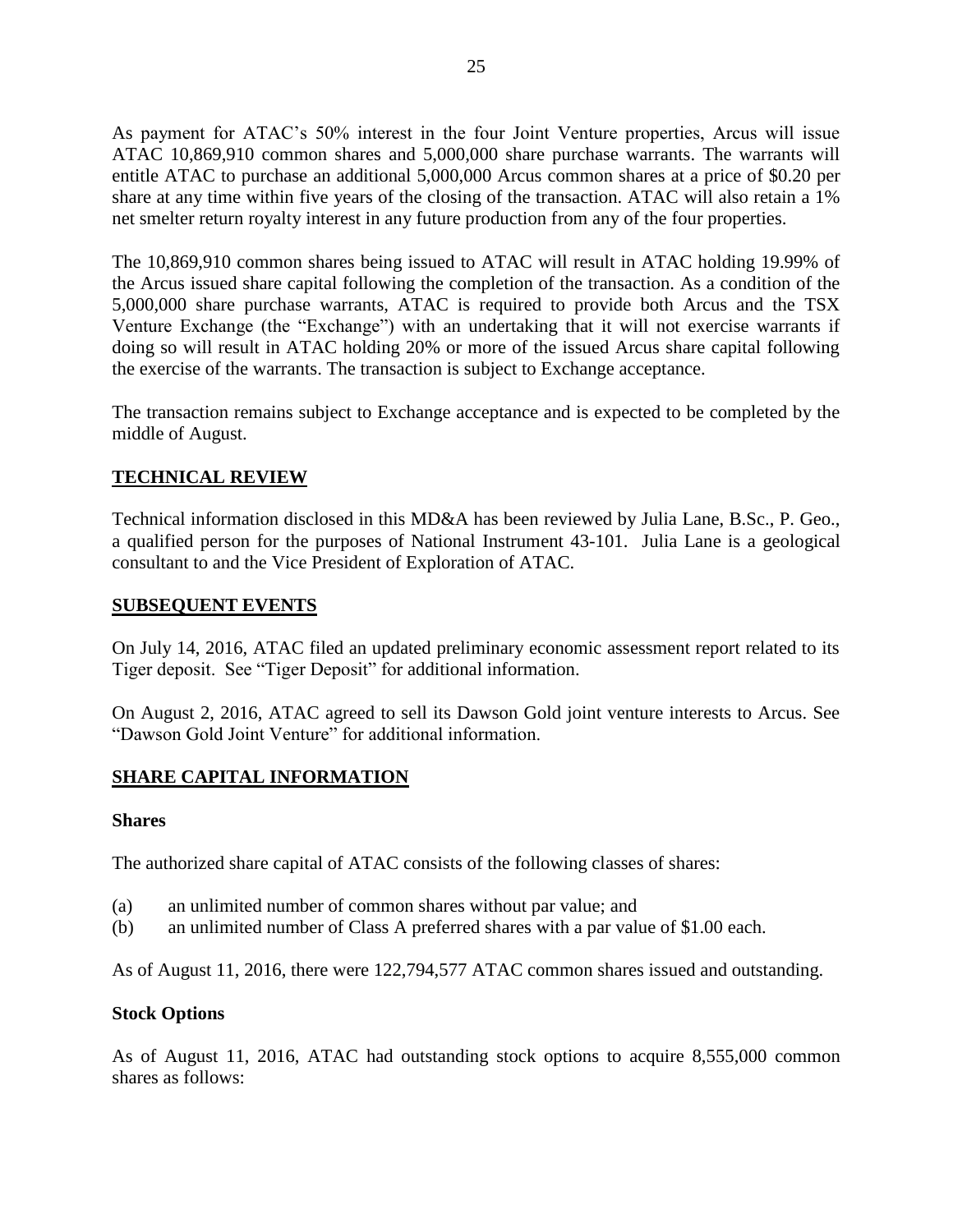| <b>Number of Options Outstanding</b> | <b>Exercise Price</b> | <b>Expiry Date</b> |
|--------------------------------------|-----------------------|--------------------|
| 1,840,000                            | \$1.80                | January 29, 2018   |
| 2,195,000                            | \$0.75                | February 3, 2019   |
| 1,800,000                            | \$0.75                | January 23, 2020   |
| 2,470,000                            | \$0.31                | January 21, 2021   |
| 250,000                              | \$0.76                | June 7, 2021       |
| 8,555,000                            |                       |                    |

# **Warrants**

As of August 11, 2016, ATAC had no outstanding warrants to acquire common shares.